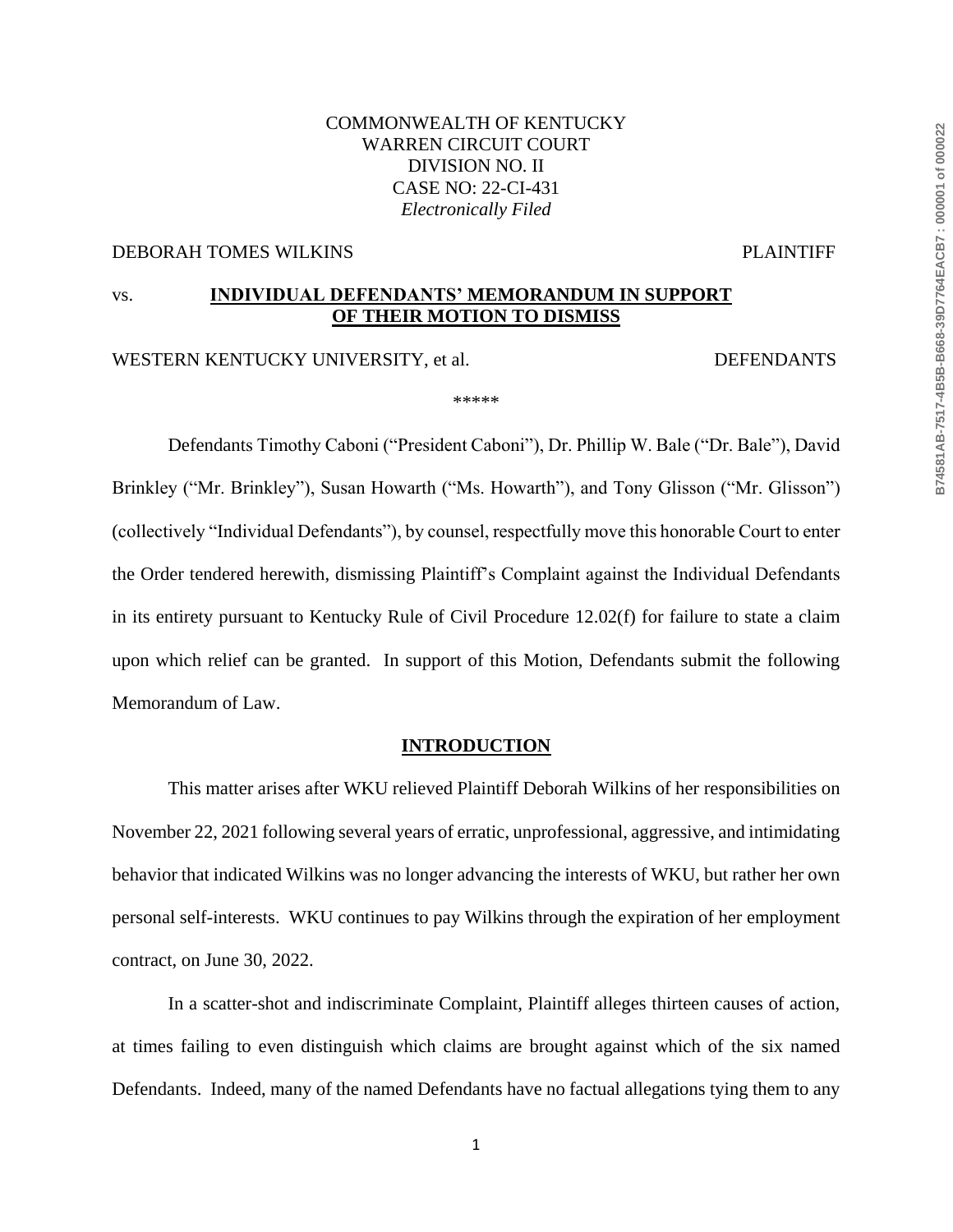of the causes of action asserted by Wilkins. For instance, Mr. Glisson's name appears in two paragraphs of Wilkins' 154-paragraph Complaint, without any factual allegations to support how he purportedly retaliated against her or interfered with her job duties.

As an initial point, all of Plaintiff's causes of action alleged against the Individual Defendants fail to state a claim upon which relief can be granted under the doctrines of governmental immunity and qualified immunity. The claims all arise from personnel actions taken by the Individual Defendants as employees or agents of WKU. Because those functions are governmental functions and not proprietary, the Individual Defendants are shielded by governmental immunity. Even if not shielded by governmental immunity, the Individual Defendants are nevertheless shielded by qualified immunity because their acts were discretionary in nature. *See Robinson v. Kentucky Cmty. & Tech. Coll. Sys.*, 2015 WL 5656312, at \*2 (Ky. App. Sept. 25, 2015).

Should the Court decline to apply immunity to the Individual Defendants at this point, the Court should nevertheless dismiss Counts 5, 7, 8, 9, 10, 11, and 13 of Plaintiff's Complaint. Each of these Counts fails to state a claim upon which relief may be granted.

In Count Five of her Complaint, Plaintiff alleges that Defendant Caboni defamed her by virtue of the statements made in his November 22, 2021 separation letter. However, Plaintiff's Complaint fails to allege that the letter was published to a third party, a required element of a viable defamation. Indeed, Plaintiff's Complaint admits that the separation letter was redacted when provided to a third-party via Open Records Act request, thereby asserting facts which defeat her own claim.

In Count Seven of her Complaint, Plaintiff alleges that Caboni committed fraud when Caboni approached her to discern her interest is possibly retiring and having the remaining term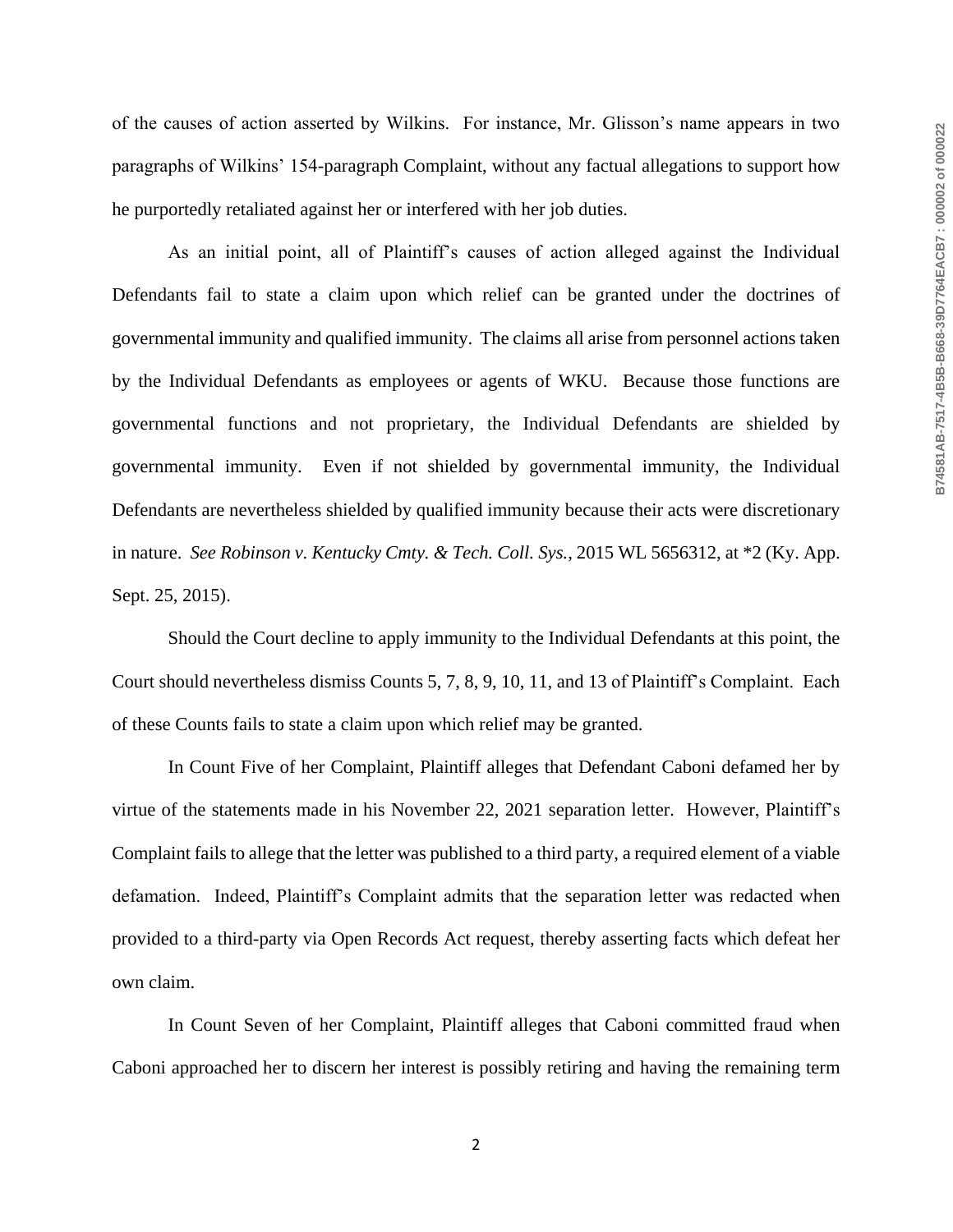of her employment contract "bought out" by WKU. To state a claim for fraud, Plaintiff must allege facts sufficient to show she justifiably relied upon President Caboni's alleged fraudulent statements. However, Plaintiff has not and cannot allege facts that she justifiably relied on those President Caboni's statement as to her buy out for two main reasons. First, her employment agreement contained a provision indicating that WKU's Board of Regents would need to approve all employment agreement terms and contracts. Second, as general counsel, Plaintiff was wellaware that a buyout of her employment contract would require Board of Regents approval due to the significant funding such a buyout would require.

In Count Eight of her Complaint, Plaintiff asserts a claim for tortious interference with a contractual relationship. In essence, Plaintiff alleges WKU is liable for interfering with its own contract with her through the acts of its agents and employees. However, this claim fails as a matter of law because Kentucky law requires the party to be interfering with the contract to be a third-party to the contract. *Harstad v. Whiteman*, 338 S.W.3d 804, 814 (Ky. App. 2011). When a party to the contract is an organizational entity like WKU, the acts of its agents and employees cannot form the basis of a tortious interference claim because WKU, like any organization, acts through its agents and employees.

In Count Nine of her Complaint, Plaintiff asserts the Individual Defendants are liable to her under a theory of promissory estoppel, again related to the proposed buyout of her employment contract. Just like a fraud claim, promissory estoppel claims require sufficient allegations of justifiable reliance. Plaintiff has not and cannot allege facts that she justifiably relied on those President Caboni's statement as to her buy out for two main reasons. First, her employment agreement contained a provision indicating that WKU's Board of Regents would need to approve all employment agreement terms and contracts. Second, as general counsel, Plaintiff was well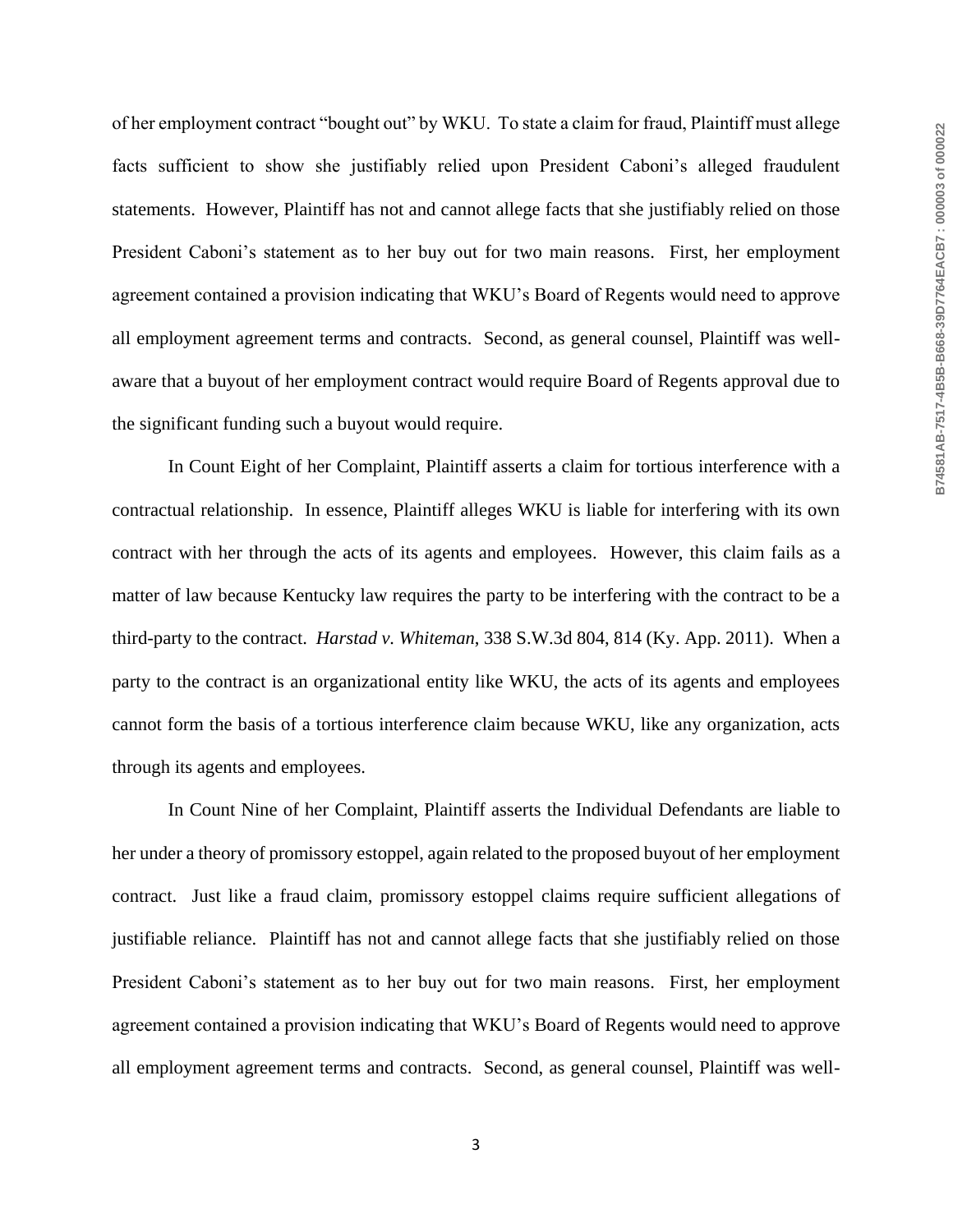aware that a buyout of her employment contract would require Board of Regents approval due to the significant funding such a buyout would require. Finally, Promissory estoppel is a quasicontract claim. The Individual Defendants, negotiating as disclosed agents for WKU—to the extent the negotiated at all—, cannot be liable on a contract claim.

In Count Ten of her Complaint, Plaintiff asserts that the Individual Defendants placed her in a false light by virtue of the contents of her separation letter. However, Plaintiff's Complaint fails to allege that the letter was published to a third party, a required element of a viable false light claim. Indeed, Plaintiff's Complaint admits that the letter was redacted when provided to a thirdparty via Open Records Act request, thereby asserting facts which defeat her own claim. Finally, Plaintiff's Complaint fails to allege any fact that any Individual Defendant, other than Caboni, was aware of the contents of the alleged defamatory letter.

In Count Eleven of her Complaint, Plaintiff alleges that the Individual Defendants falsified the "Request to Modify a Position" in WKU's Interview Exchange system and the Electronic Personnel Action Form when Plaintiff became the Title IX Coordinator. Complaint, ¶¶49-51. She alleges a negligence *per se* claim for violation of KRS 517.050, which criminalizes falsification of business records with the intent to defraud. As interpreted, KRS 517.050 requires proof that the defendant committed fraud – i.e., that it made a misrepresentation with the intent to induce action by the plaintiff. Here, Plaintiff fails to allege that she took any action in reliance on the purported falsification of the two forms.

Finally, Count Thirteen of Plaintiff's Complaint asserts a claim for intentional infliction of emotional distress. Plaintiff's claim for intentional infliction of emotional distress fails as a matter of law because none of the conduct alleged is "so outrageous in character, and so extreme in degree, as to go beyond all possible bounds of decency...." *Humana of Kentucky, Inc. v. Seitz,* 796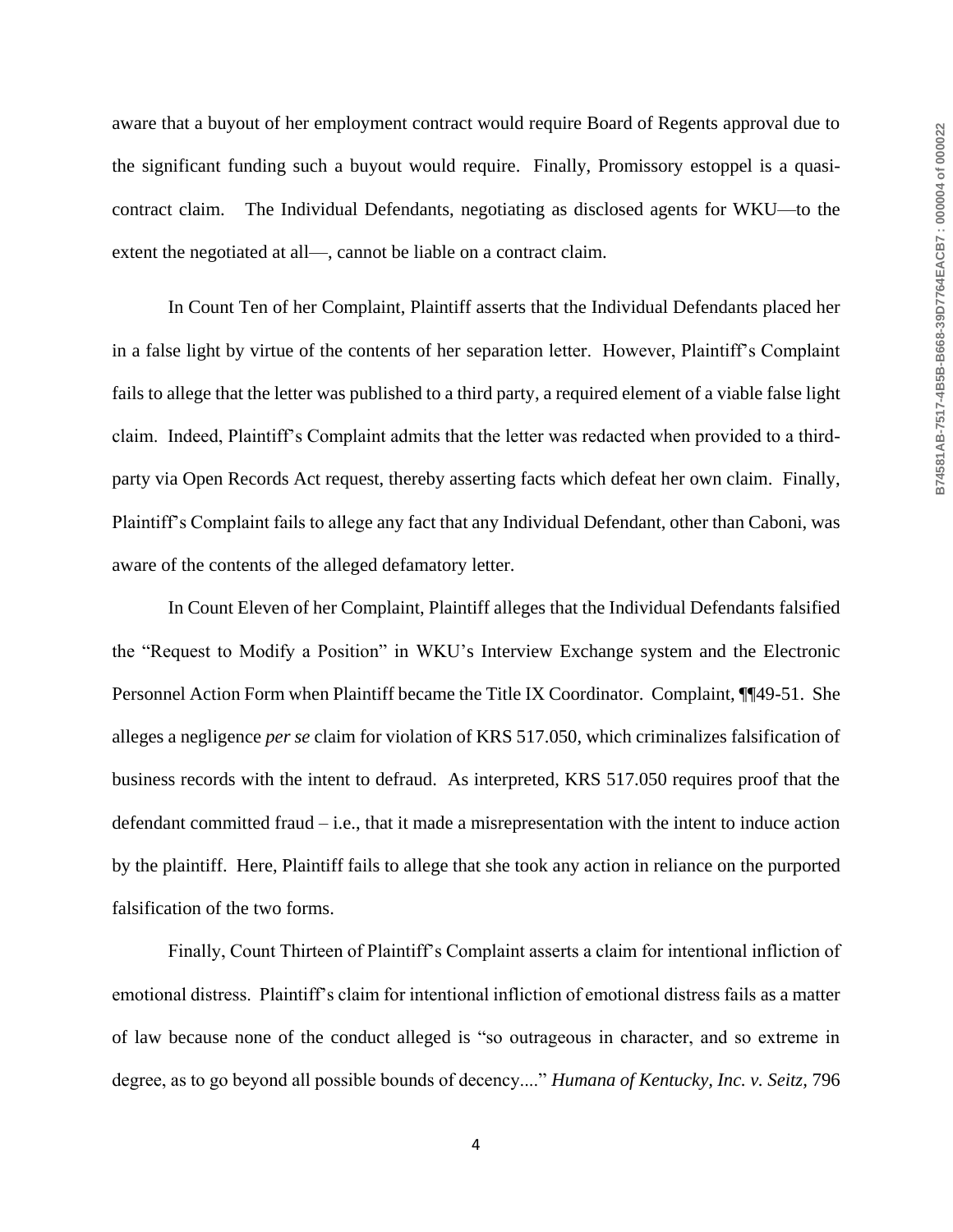S.W.2d 1, 3 (Ky.1990). Her Complaint is similarly devoid of allegations that she suffered severe emotional injury as required by Kentucky law. *Osborne v. Keeney*, 399 S.W.3d 1, 17 (Ky. 2012).

#### **FACTUAL BACKGROUND**

While each of the bases for dismissal identified in the Introduction and more fully addressed in this Memorandum of Law are questions of law which do not require factual determinations by this Court, Individual Defendants nevertheless rigorously and emphatically disputes the factual allegations within Plaintiff's Complaint. Individual Defendants adopt and affirm the statement of facts presented in Defendant WKU's Motion to Dismiss filed contemporaneously with Individual Defendants' Motion. The factual background is provided to the Court for context and need not form the basis of the questions of law that the Court ultimately will resolve in deciding this Motion to Dismiss.

#### **ARGUMENT**

#### **I. Motion to Dismiss Standard of Review**

When considering a motion to dismiss under CR 12.02(f), the pleadings should be construed in a light most favorable to the plaintiff, with all allegations taken in the complaint to be true. *Mims v. Western-Southern Agency, Inc.*, 226 S.W.3d 833, 835 (Ky. App. 2007). In making this decision, "the circuit court is not required to make any factual determination; rather, the question is purely a matter of law." *James v. Wilson*, 95 S.W.3d 875, 884 (Ky. App. 2002). The court should consider whether, if all of the plaintiff's allegations in its Complaint are true, its claims state a claim upon which relief can be granted.

#### **A. The Individual Defendants Are Entitled to Immunity**

First, WKU's employees are entitled to government immunity. "WKU is a state agency because it serves as a central arm of the state performing the essential function of educating state citizens at the college level and because it receives money from the state treasury in support of this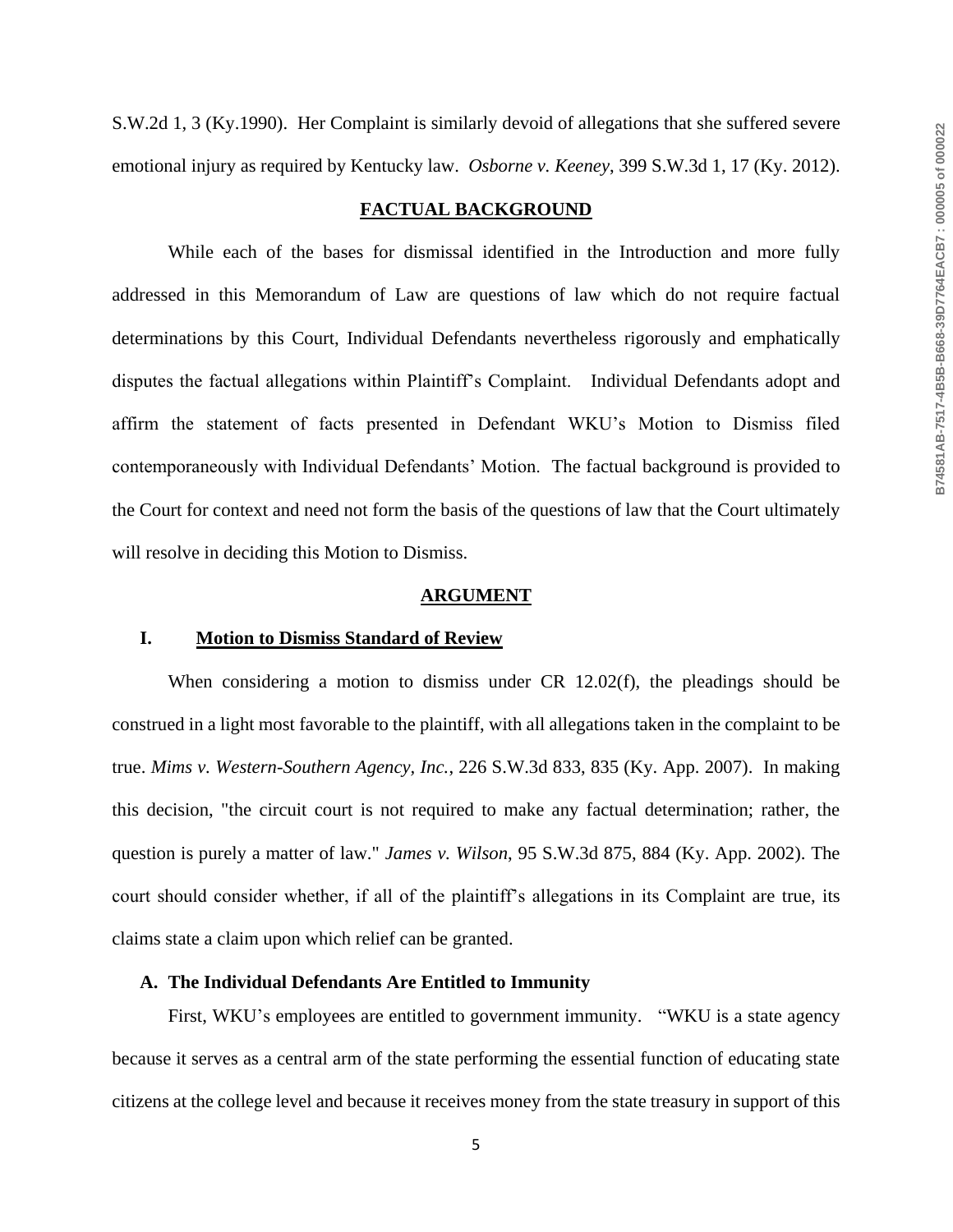function." *Autry v. W. Kentucky Univ.*, 219 S.W.3d 713, 717 (Ky. 20017) (citing *Withers v. University of Kentucky,* 939 S.W.2d 340, 343 (Ky.1997)). "Further, KRS 44.073(1) says that WKU is a state agency, as a state institution of higher education." *Id.* "State agency officials or employees, when sued in their official capacity, have the same immunity as their employer. Since this Court has determined that WKU, their employer, is entitled to governmental immunity, the employees sued here in their official capacity are likewise entitled to governmental official immunity." *Id*. at 718. Despite claiming she is suing the Individual Defendants in their individual capacities, her allegations against them all arise from acts performed as employees of WKU.

"The immunity does not extend, however, to agency acts which serve merely proprietary ends, *i.e.,* non-integral undertakings of a sort private persons or businesses might engage in for profit." *Breathitt Cnty. Bd. of Educ. v. Prater*, 292 S.W.3d 883, 887 (Ky. 2009). All the acts alleged in Plaintiff's Complaint relate to personnel decisions by employees of WKU. The hiring or firing of employees is a governmental function, not a proprietary function. *See Young v. Hammond*, 139 S.W.3d 895, 914 (Ky. 2004) (Keller, J., dissenting).

Even if not entitled to governmental immunity, the Individual Defendants are nevertheless entitled to qualified immunity. Qualified official immunity is "immunity from tort liability afforded to public officers and employees for acts performed in the exercise of their discretionary functions." *Yanero v. Davis*, 65 S.W.3d 510*,* 521 (Ky. 2001). Whether qualified official immunity is applicable depends on whether the task at issue is ministerial versus discretionary. *See Marson v. Thomason*, 438 S.W.3d 292, 296 (Ky. 2014). A government employee can only be personally liable for negligently performing a ministerial act. *Id.* For example, the duty is ministerial when it involves the enforcement of a known rule. *Yanero*, 65 S.W.3d at 529. On the other hand, "when performance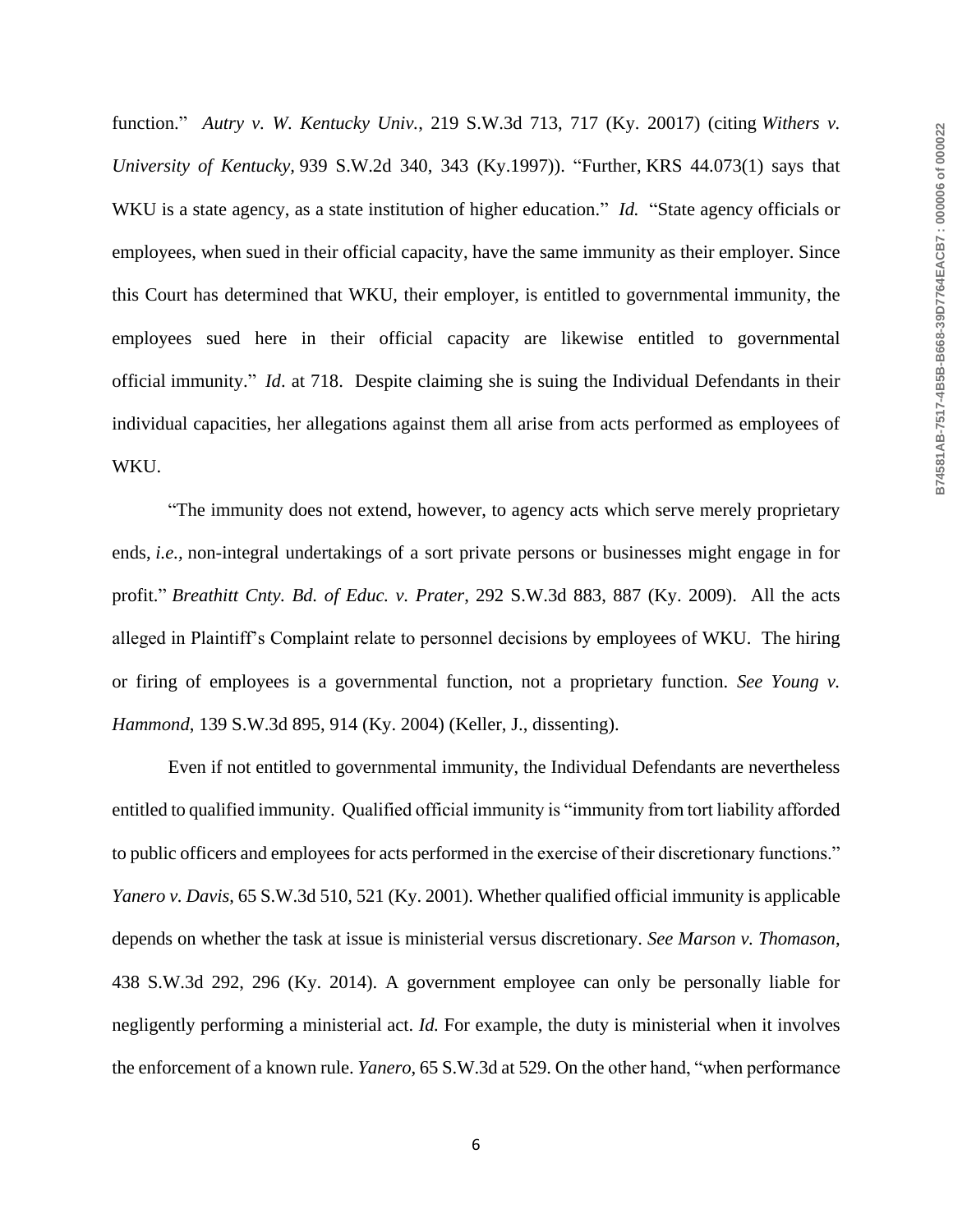of the job allows for the governmental employee to make a judgment call, or set a policy, the fact that there is uncertainty as to what acts will best fulfill the governmental purpose has resulted in immunity being extended to those acts where the governmental employee must exercise discretion." *Marson*, 438 S.W.3d at 296. A discretionary act is usually described as one calling for a "good faith judgment call made in a legally uncertain environment." *Yanero*, 65 S.W.3d at 522. "[A]t their core, discretionary acts are those involving quasi-judicial or policy-making decisions." *Marson*, 438 S.W.3d at 297.

*"*The hiring, firing and disciplinary personnel decisions that constitute [plaintiff's] claims are part of an 'inherently subjective process which, of course, is the essence of a discretionary function.' Personnel decisions are not ministerial, as they require more than 'obedience to the orders of others.'" *Robinson v. Kentucky Cmty. & Tech. Coll. Sys.*, 2015 WL 5656312, at \*2 (Ky. App. Sept. 25, 2015) (quoting *Yanero*, *supra*, and *Clark ex rel. Mitchell v. Daviess County,* 105 S.W.3d 841, 845 (Ky.App.2003)). Because each of Plaintiff's claims against the Individual Defendants concern personnel decisions, actions, or inactions, they are inherently discretionary acts. As such, the Individual Defendants are each entitled to qualified immunity.

### **B. The Defamation Claim Against President Caboni Fails to State a Claim upon which Relief May Be Granted**

In order to state a cognizable claim for defamation, a plaintiff must demonstrate that: (1) a defamatory statement was made; (2) about the plaintiff; (3) the statement was published; and (4) the statement caused injury to the plaintiff's reputation. *Columbia Sussex Corp. v. Hay,* 627 S.W.2d 270, 273 (Ky. App. 1981). *See also Smith v. Martin*, 331 S.W.3d 637 (Ky. App. 2011). Here, Plaintiff's claim for defamation against President Caboni fails (1) Plaintiff failed to allege facts establishing publication and (2) the statements made by President Caboni are otherwise privileged. Whether publication has occurred and whether a privilege applies are both questions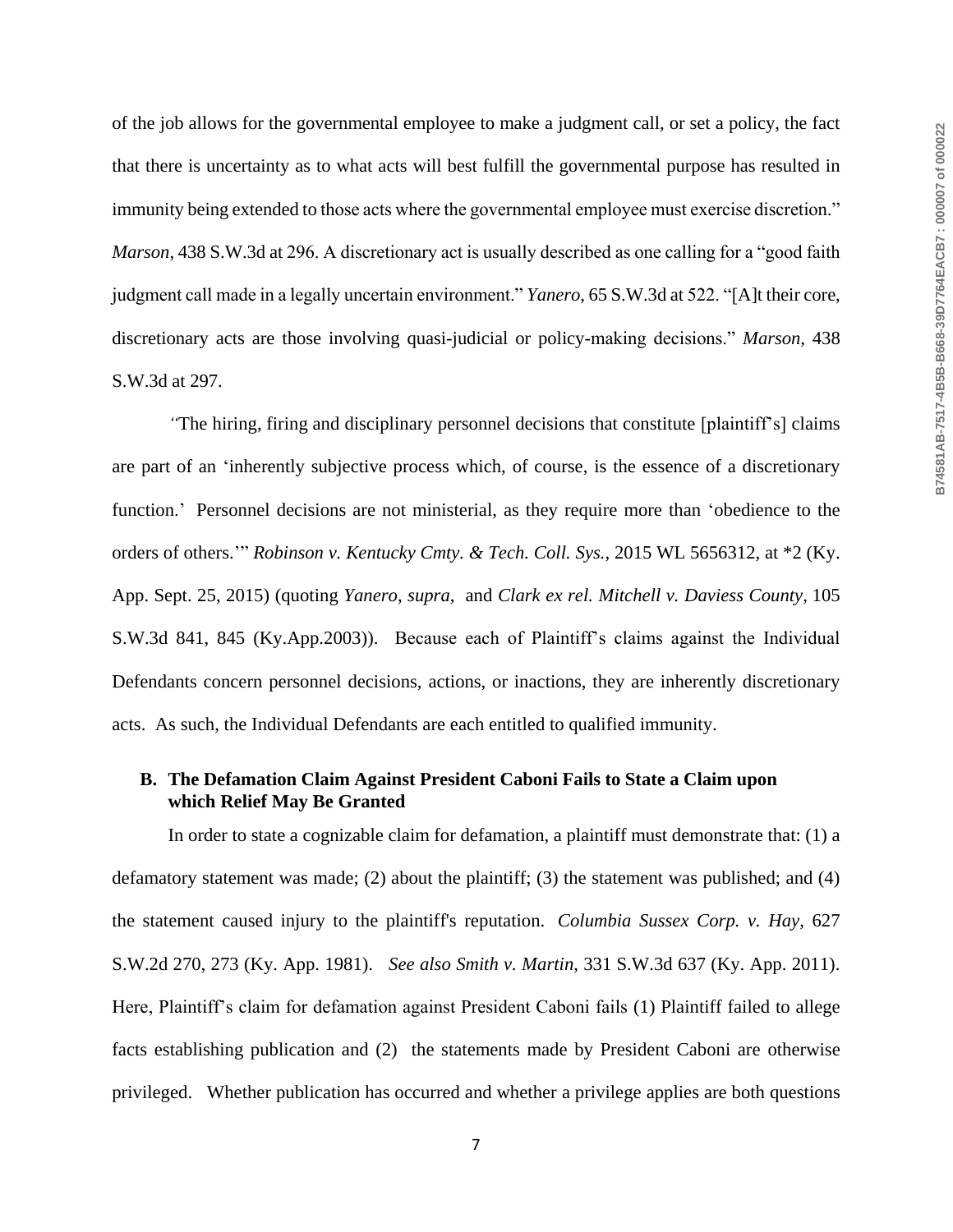of law. *Stringer v. Wal-Mart Stores, Inc.*, 151 S.W.3d 781, 794 (Ky. 2004); *Simpson v. Lexington Fayette Urb. Cty. Gov't,* No. 2003 WL 22220255 at \*\*8–9 (Ky. App. Sept. 26, 2003) *citing Caslin v. General Electric Co.,* 608 S.W.2d 69 (Ky. App. 1980).

The sole basis for Plaintiff's defamation claim is President Caboni's November 22, 2021 letter relieving her of her responsibilities. Complaint, ¶ 107. However, Plaintiff's Complaint admits that the letter was handed to her by WKU's Provost and, when produced in response to Open Records Act requests, was redacted so that any statements pertaining to the basis of her separation were shielded from public disclosure. Complaint,  $\P$  67, 79. Absent these allegations, Plaintiff does not indicate that WKU disclosed the letter to any third persons. Taking these facts as true as asserted by the Plaintiff, Plaintiff's claim for defamation a matter of law because she has not shown publication to a third party.

The first instance of potential publication claimed by Plaintiff relates to the meeting she had with the Provost and WKU's Counsel on November 22, 2021 in which she was handed the letter and asked to read it. Complaint, ¶ 67. Even viewing those facts in the light most favorable to Plaintiff and assuming that the Provost or WKU's Counsel were aware of the contents of the letter she was handed, that fact does not amount to publication. Kentucky Courts recognize that intraorganization communications are *at least* afforded a qualified privilege and do not constitute publication to a third party. *Wyant v. SCM Corp*., 692 S.W.2d 814, 816 (Ky. App. 1985) (recognizing that internal communications within an organization are afforded a qualified privilege). *See also Caslin,* 608 S.W.2d at 70 (holding that job performance reports are privileged); *Simpson*, 2003 WL 22220255 at \* 9 (dismissing defamation claim based on privilege where the communications concerned the plaintiff's "job performance"); *Rich v. Kentucky Country Day, Inc.,* 793 S.W.2d 832 (Ky. App. 1990). In other words, "[s]tatements made in the context of the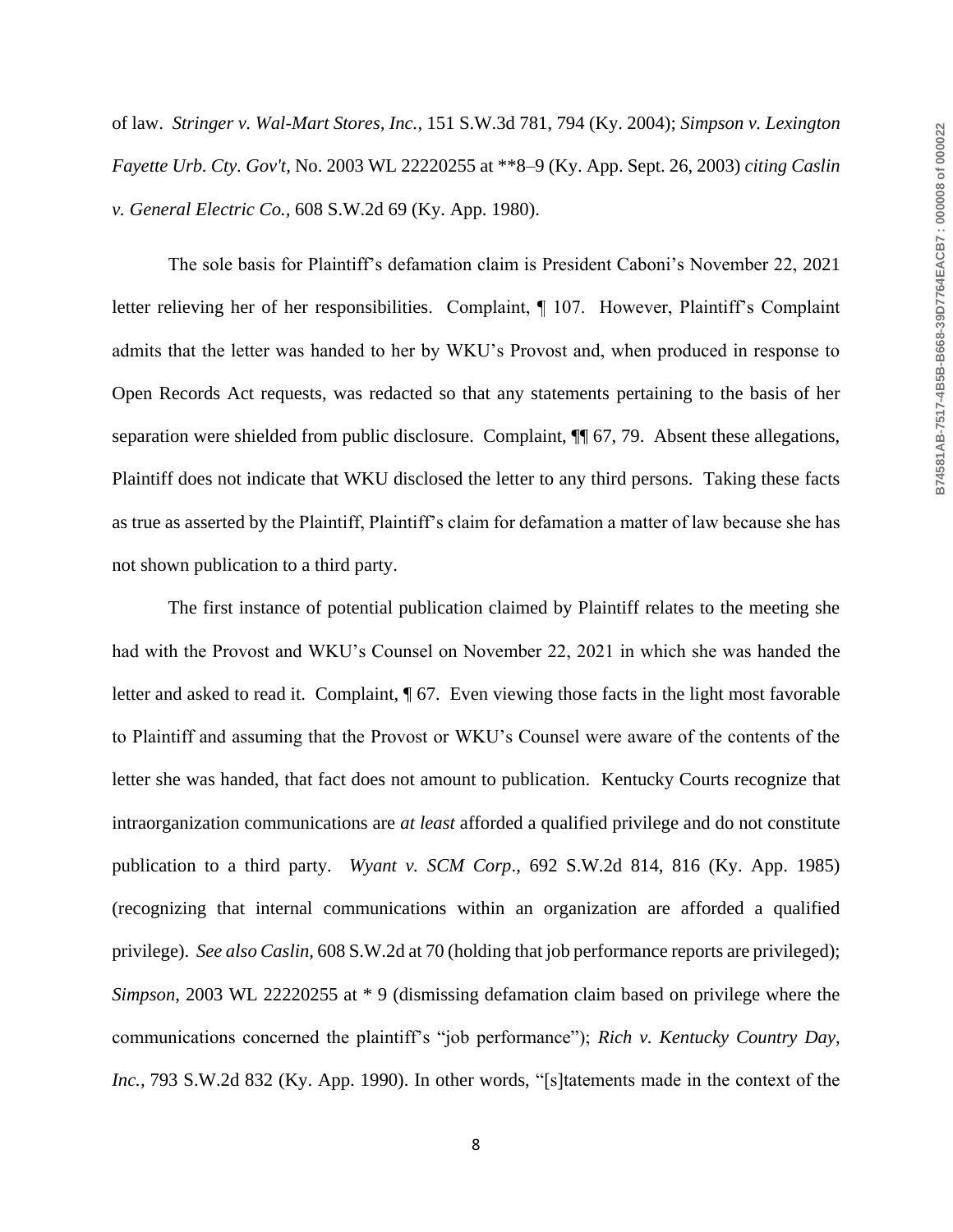employment relationship are qualifiedly privileged ... so that every-day business can be carried out without the threat of suit." *Haas v. Corr. Corp. of Am.,* 2016 WL 1739771 at \*5 (Ky. App. Apr. 29, 2016), *citing Wyant v. SCM Corporation,* 692 S.W.2d 814 (Ky. App. 1985).

While no Kentucky court has directly addressed whether intraorganizational communications satisfy the "publication" requirement, the Kentucky Supreme Court in *dicta* has indicated those communications would likely not constitute publication. *Toler*, 458 S.W.3d at 282. In *Toler*, the Court noted it "seems strange to claim the *Company* published defamatory material to a third party when all parties involved were Company agents." *Toler*, 458 S.W.3d at 282. Indeed, the majority of courts considering whether an organizational defendant commits publication when it communicates internally among its agents, officers or directors have concluded that intra-corporate communications do not constitute publication.<sup>1</sup>

 $\overline{a}$ 

<sup>1</sup> Alabama: *Dixon v. Economy Co*., 477 So. 2d 353, 354 (Ala. 1985); *Walton v. Bromberg & Co., Inc.*, 514 So. 2d 1010, 1012 (Ala. 1987); *Hanson v. New Technology, Inc*., 594 So. 2d 96, 100–01 (Ala. 1992); *Burks v. Pickwick Hotel*, 607 So. 2d 187, 189–90 (Ala. 1992); Florida: *Biggs v. Atlantic Coast Line R. Co.*, 66 F.2d 87 (5th Cir. 1933); Georgia: *Monahan v. Sims*, 294 S.E.2d 548, 551 (Ga. App. 1982); *ITT Rayonier, Inc. v. McLaney*, 420 S.E.2d 610, 612 (Ga. 1992); *Ekokotu v. Pizza Hut, Inc*., 422 S.E.2d 903, 904–05 (Ga. App. 1992); *Fly v. Kroger Co.*, 432 S.E.2d 664, 666 ( Ga. App. 1993); *Nelson v. Glynn-Brunswick Hosp. Authority*, 571 S.E.2d 557, 560 (Ga. App. 2002); Indiana: *Delval v. PPG Industries, Inc*., 590 N.E.2d 1078, 1080–81 (Ind. Ct. App. 1st Dist. 1992); Louisiana: *Williams v. UPS*, 757 Fed.Appx.342, 345 (5th Cir. 2018); *Danna v. Ritz-Carlton Hotel Co., LLC*, 213 So. 3d 26 (La. Ct. App. 4th Cir. 2016), writ denied, 210 So. 3d 285 (La. 2016); Missouri: *Hellesen v. Knaus Truck Lines, Inc*., 370 S.W.2d 341, 344 (Mo. 1963); *Dvorak v. O'Flynn*, 808 S.W.2d 912, 916–17 (Mo. Ct. App. E.D. 1991) [dicta]; *Lovelace v. Long John Silver's, Inc.*, 841 S.W.2d 682, 684-85 (Mo. App. 1992); Nevada: *Crowe v. Wiltel Communications Systems*, 103 F.3d 897, 899–901 (9th Cir. 1996); *M&R Inv. Co. v. Mandarino*, 748 P.2d 488, 491 (Nev. 1987); Oklahoma: *Messina v. Kroblin Transp. Systems, Inc*., 903 F.2d 1306, 1309 (10th Cir. 1990); *Hensley v. Armstrong World Industries, Inc*., 798 F. Supp. 653, 657 (W.D. Okla. 1992); *Edwards v. Creoks Mental Health Services, Inc.,* 505 F. Supp. 2d 1080, 1096 (N.D. Okla. 2007); *Tatum v. Philip Morris Inc*., 809 F. Supp. 1452, 1471 (W.D. Okla. 1992), aff'd, 16 F.3d 417 (10th Cir. 1993); Pennsylvania: *Keddie v. Pennsylvania State Univ.*, 412 F.Supp. 1264, 1277 (M.D.Pa. 1976); Tennessee: *Woods v. Helmi*, 758 S.W.2d 219, 222–24 (Tenn. Ct. App. 1988); Washington: *Robel v. Roundup Corp*., 103 Wash. App. 75, 10 P.3d 1104, 1114 (Div. 3 2000), review granted, 143 Wash. 2d 1008, 21 P.3d 291 (2001) and decision aff'd in part, rev'd in part on other grounds, 148 Wash. 2d 35, 59 P.3d 611 (2002). [dictum]; Wisconsin: *Halsell v.*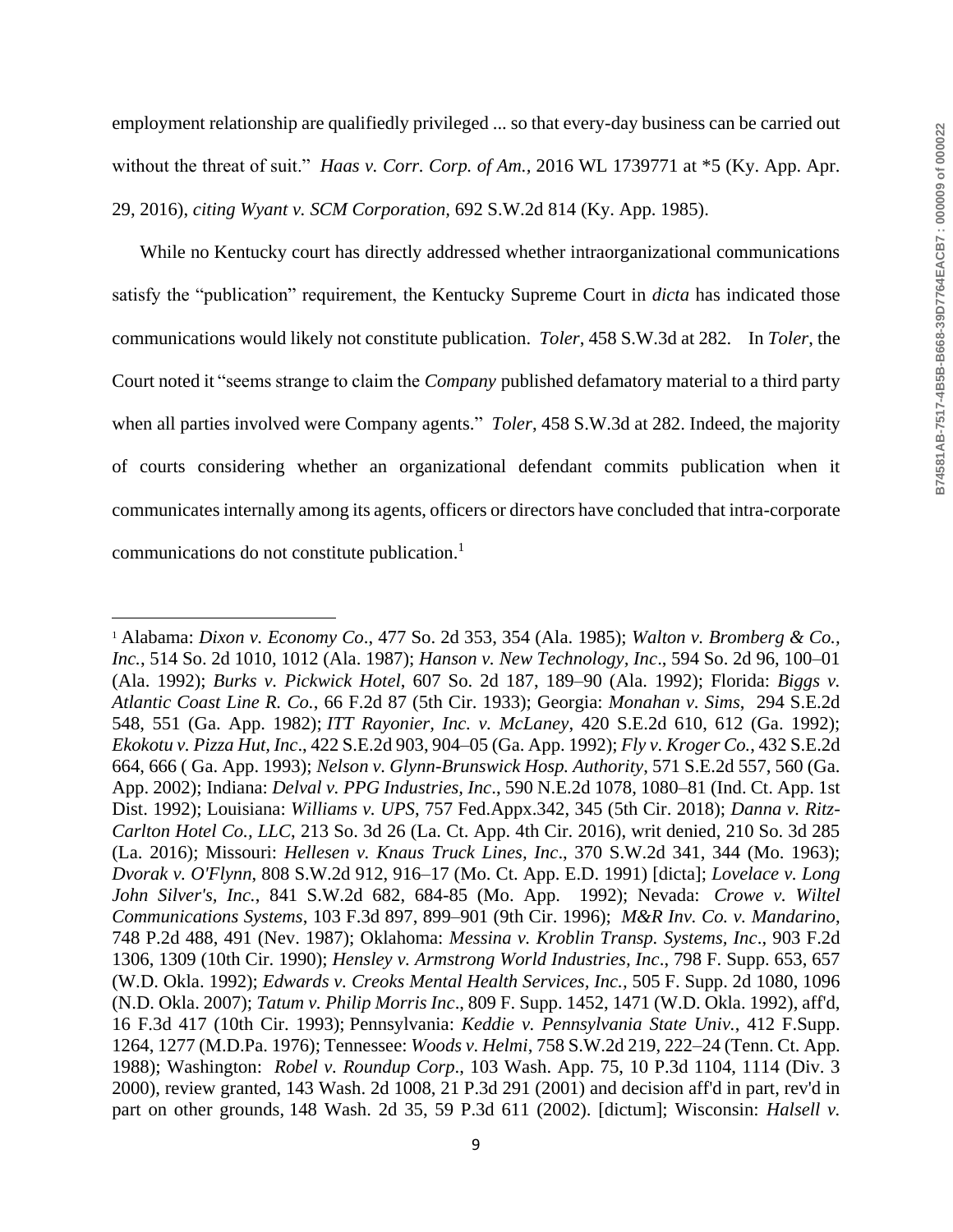Kentucky courts have also otherwise rejected defamation claims where the alleged defamation was in the employment context. For instance, the court in *Hereford v. Norton Healthcare, Inc.*, 2017 WL 3129194 at \*3 (Ky. App. July 21, 2017) upheld the dismissal of a defamation claim brought by an employee alleging wrongful dissemination of information relating to her termination, like Plaintiff's claim. The *Hereford* court found that the defendants "could not have defamed [the plaintiff] for publishing the truth that [the plaintiff's] employment was terminated for a HIPAA violation" and the veracity of whether the allegation that the plaintiff had violated HIPAA is not material. *Id. See also Brett v. Media Gen. Operations, Inc*., 326 S.W.3d 452, 459 (Ky. App. 2010) (dismissing defamation claim because "rumors and innuendo are not enough to constitute defamation").

As to the second instance of potential publication, Plaintiff's Complaint refers to the release of the letter in response to an Open Records Act request to a request from the Bowling Green Daily News. Complaint, ¶79. However, Plaintiff's Complaint admits that the entire second paragraph of the letter, which contained statements concerning the reasons for Plaintiff being relieved of her duties, was redacted. Thus, to the extent Plaintiff claims the reasons for the University's decision defamed her, Plaintiff cannot rely upon the production of the letter *in a redacted format* in response to the Open Records Act as publication of those statements. To the contrary, the redaction

 $\overline{a}$ 

*Kimberly-Clark Corp.*, 683 F.2d 285, 288-289 (8th Cir. 1982). *But c.f., Jones v. Britt Airways, Inc.,* 622 F.Supp. 389, 391 (N.D.Ill.1985) (applying Illinois law); *Pirre v. Printing Devs., Inc.,* 468 F.Supp. 1028, 1041–42 (S.D.N.Y.1979) (applying New York law); *Kelly v. Gen. Tel. Co.,* 136 Cal.App.3d 278, 186 Cal.Rptr. 184, 186 (1982); *Torosyan v. Boehringer Ingelheim Pharm., Inc.,* 234 Conn. 1, 662 A.2d 89, 103 (1995) (per curiam); *Southern Bell Tel. & Tel. Co. v. Barnes,* 443 So.2d 1085, 1086 (Fla.Dist.Ct.App.1984); *Luttrell v. United Tel. Sys., Inc.,* 9 Kan.App.2d 620, 683 P.2d 1292, 1294 (1984); *Bander v. Metro. Life Ins. Co.,* 313 Mass. 337, 47 N.E.2d 595, 601 (Mass.1943); *Brantley v. Zantop Int'l Airlines, Inc.,* 617 F.Supp. 1032, 1034 (E.D.Mich.1985) (applying Michigan law); *Ramos v. Henry C. Beck Co.,* 711 S.W.2d 331, 335 (Tex.App.1986).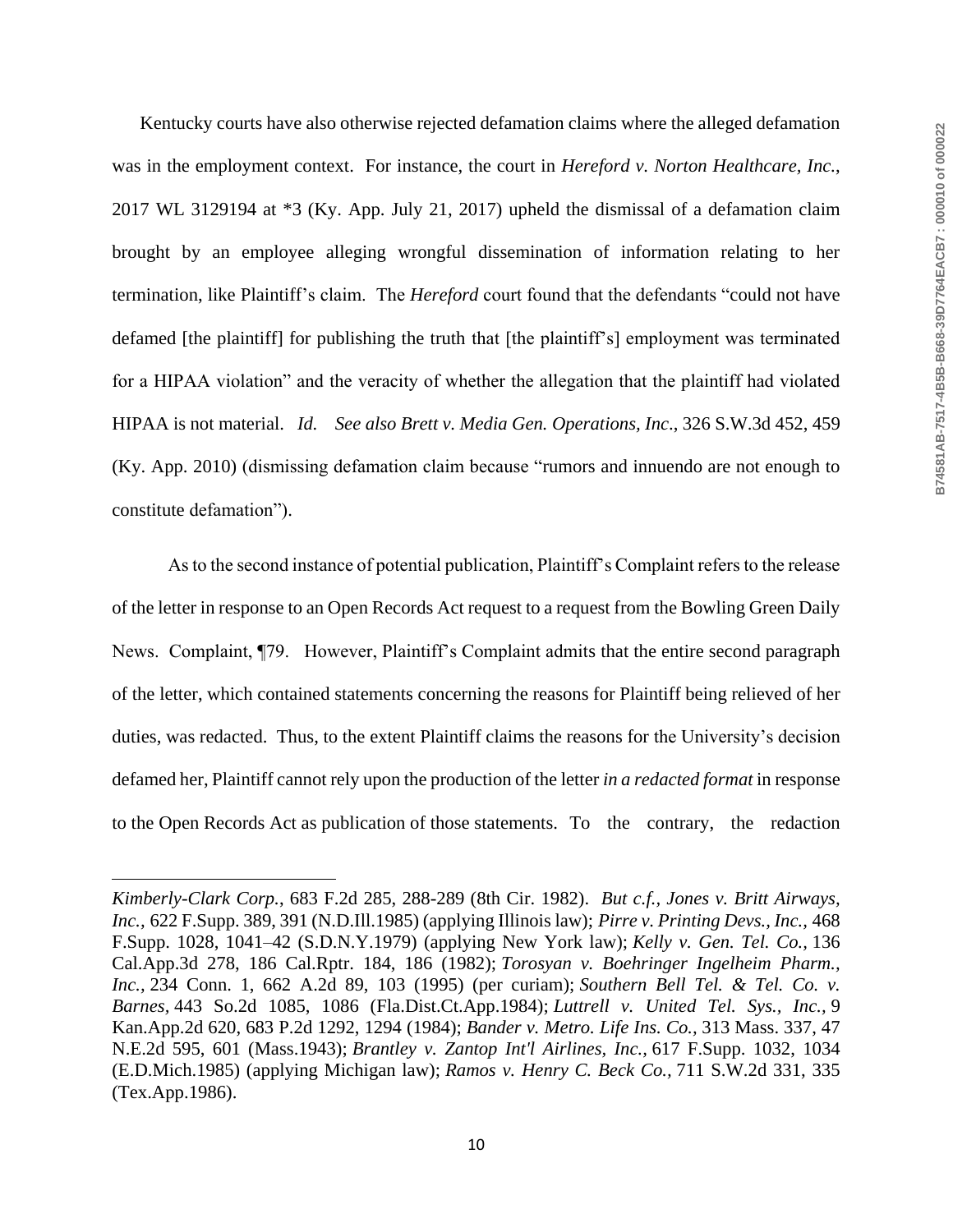indicates that WKU actively made attempts to protect Plaintiff's privacy and the reasons for her separation from public view. Without factual allegations establishing publication to a third party, Plaintiff's cause of action for defamation as a matter of law.

## **C. The Fraud Claim Against President Caboni Fails to State a Claim upon which Relief May Be Granted**

In Count Seven of her Complaint, Plaintiff alleges that President Caboni committed fraud, fraudulent misrepresentation, and fraud in the inducement related to representations she claims President Caboni made to her with regard to the buyout of her contract with WKU. Under any theory sounding in fraud, a plaintiff must establish that she reasonably or justifiably relied upon the purported fraudulent statement or representation. *See United Parcel Serv. Co. v. Rickert*, 996 S.W.2d 464, 468 (Ky. 1999) (discussing elements of fraud claim); *Giddings & Lewis, Inc. v. Indus. Risk Insurers*, 348 S.W.3d 729, 747 (Ky. 2011) (discussing elements of fraudulent misrepresentation claim); *Bear, Inc. v. Smith*, 303 S.W.3d 137, 142 (Ky. App. 2010) (discussing elements of fraud in the inducement claim).

Generally, whether a party justifiably relied upon a fraudulent statement or representation is a question of fact. However, courts are nevertheless permitted to determine justifiable or reasonable reliance "when no trier of fact could find that is was reasonable to rely on the alleged statements or when only one conclusion can be drawn." *Yung v. Grant Thornton, LLP*, 563 S.W.3d 22, 47 (Ky. 2018) (citations omitted). This is especially true when common sense, knowledge or experience of the plaintiff, ordinary care by the plaintiff, or contractual terms would make plaintiff's reliance unreasonable. *See also Flegles, Inc. v. TruServ Corp.*, 289 S.W.3d 544, 549 (Ky. 2009) (holding that parties to transaction have obligation to exercise ordinary vigilance or inquiry to test representations made to them); *Vest v. Goode*, 209 S.W.2d 833, 836 (Ky. 1948) (holding plaintiff, who was an attorney, could not establish he reasonably relied on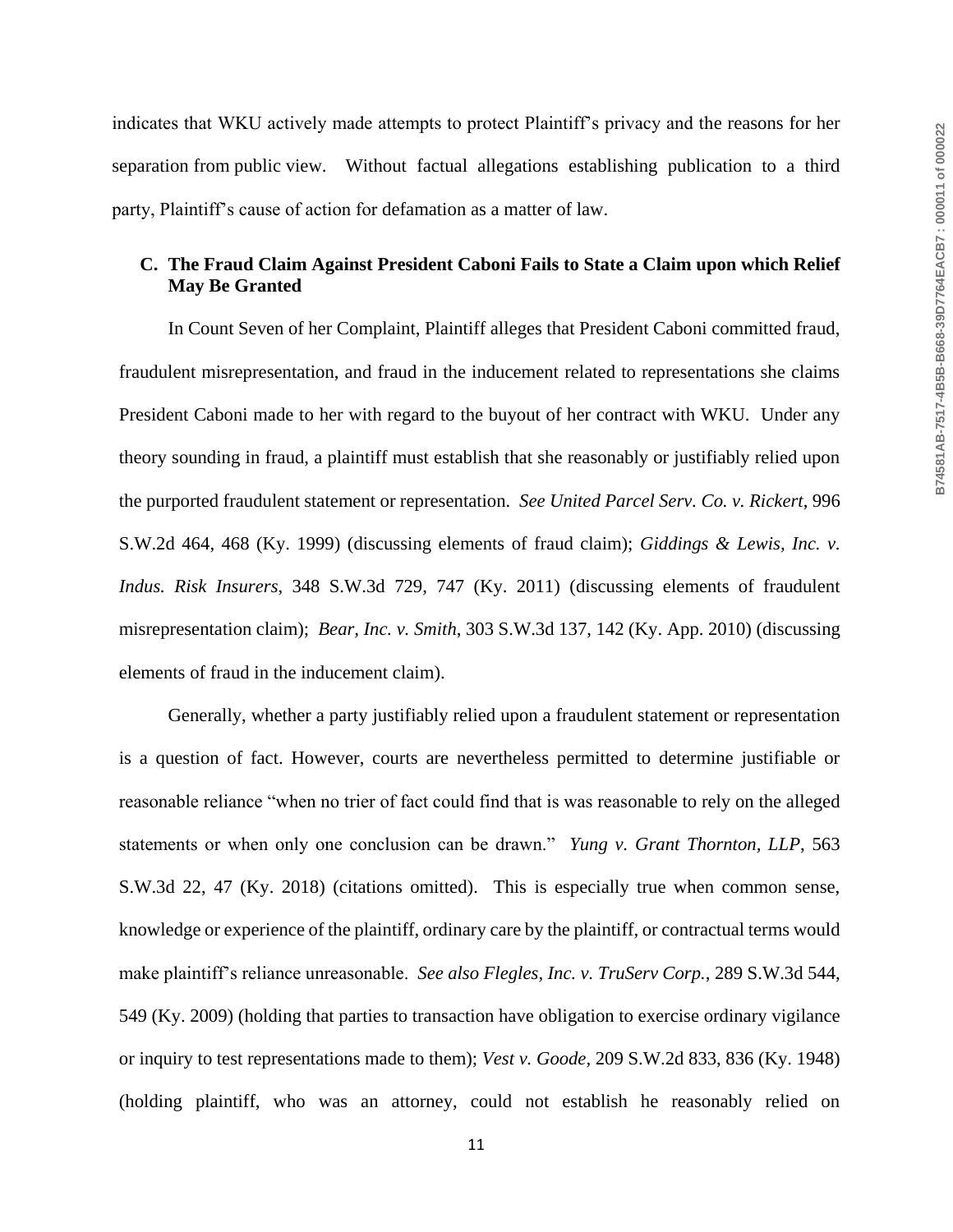misrepresentations about a loan renewal when he failed to make a reasonable investigation to protect his interests); *Mayo Arcade Corp. v. Bonded Floors Co.*, 41 S.W.2d 1104, 1109 (Ky. 1931) (holding fraud in the inducement claim failed as a matter of law where "the truth or falsehood of the representation might have been tested by ordinary vigilance and attention, it is the party's own folly if he neglected to do so, and he is remediless."). *See also Ann Taylor, Inc. v. Heritage Ins. Services, Inc.*, 259 S.W.3d 494, 498-499 (Ky. App. 2008) (holding that party could not reasonably rely on certificate of insurance that expressly stated it was subject to all terms and exclusions of the policy of insurance).

For instance, in *Bassett v. National Collegiate Athletic Association*, the federal court applying Kentucky law dismissed fraud claims against the University of Kentucky on the basis that the plaintiff, a former assistant football coach and recruiter, could not prove justifiable reliance as a matter of law. 428 F.Supp.2d 675, 678-679 (E.D.Ky. 2006). Specifically, the former coach alleged that UK confronted him with allegations of recruitment violations and told him if he resigned, he would not be subject to any further investigation or criminal prosecution. *Id*. The court dismissed the fraud claim because the coach had significant experience and knowledge concerning NCAA rules violations, requirements that UK report the violations to the NCAA, and that UK had no control over the NCAA's investigations and disciplinary process. *Id.* at 682-683. In so holding, the court recognized that "[i]t is well established under Kentucky law that equity will grant no relief to a complaining party who has means of knowledge of the truth or falsity of representations." *Id*. at 684 (quotations omitted). Further, "[t]he claimant must be justified in relying upon the representations in the exercise of common prudence and diligence." *Id*. (quotations omitted).

Here, Plaintiff worked as general counsel for WKU since 1994 and was fully aware that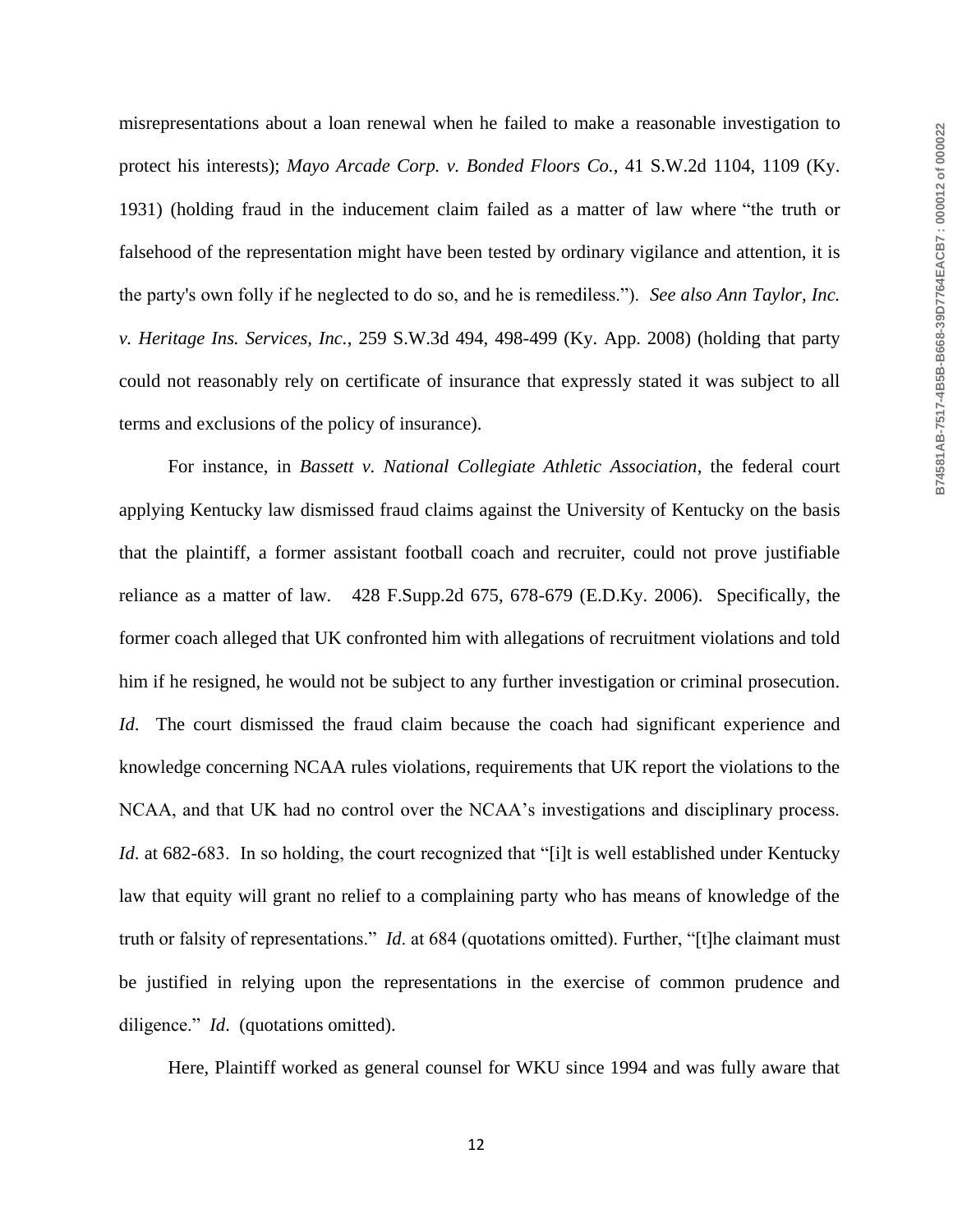actions on employment contracts were subject to approval of the Board of Regents. *See*  Complaint, ¶12 (acknowledging Board of Regents approval of employment contracts was a longterm practice of WKU existing under multiple administrations). Indeed, Plaintiff executed an Employment Agreement with WKU that expressly stated:

9. BOARD OF REGENTS APPROVAL: The parties agree and understand that the terms of this Employment Agreement are subject to its recommendation by the President of the University to the Board of Regents, and contingent upon approval of the Board at its next regular meeting following the date the Agreement is executed.

Further, as general counsel, Wilkins understood the requirement that the Board of Regents approve any employment contracts. In fact, Plaintiff negotiated and signed similar language in the addendum to her employment agreement, which made it contingent upon Board approval, as alleged in Paragraph 34 of the Complaint. As a result, even if President Caboni represented to her on behalf of WKU an intention to "buy-out" her contract as alleged in Paragraph 118 of the Complaint, Wilkins understood that President Caboni lacked authority to bind WKU and that ultimately, any modification of her contract or buyout of her contract was contingent upon the Board of Regents' approval. As a result, Plaintiff – much like the experienced coach in *Bassett* who possessed knowledge of the applicable processes – cannot claim she justifiably relied upon any representations by President Caboni.

### **D. The Tortious Interference Claim Against the Individual Defendants Fails to State a Claim upon which Relief May Be Granted**

Plaintiff alleges that the Defendants interfered with her employment agreements with WKU. She alleges that each of the Individual Defendants were employees of WKU, and acknowledges that the actions each allegedly undertook with regard to Plaintiff were within the job duties and roles as employees of WKU. Complaint, ¶ 3. "Kentucky courts have not recognized a claim against a Defendant for interfering with its own contract or prospective business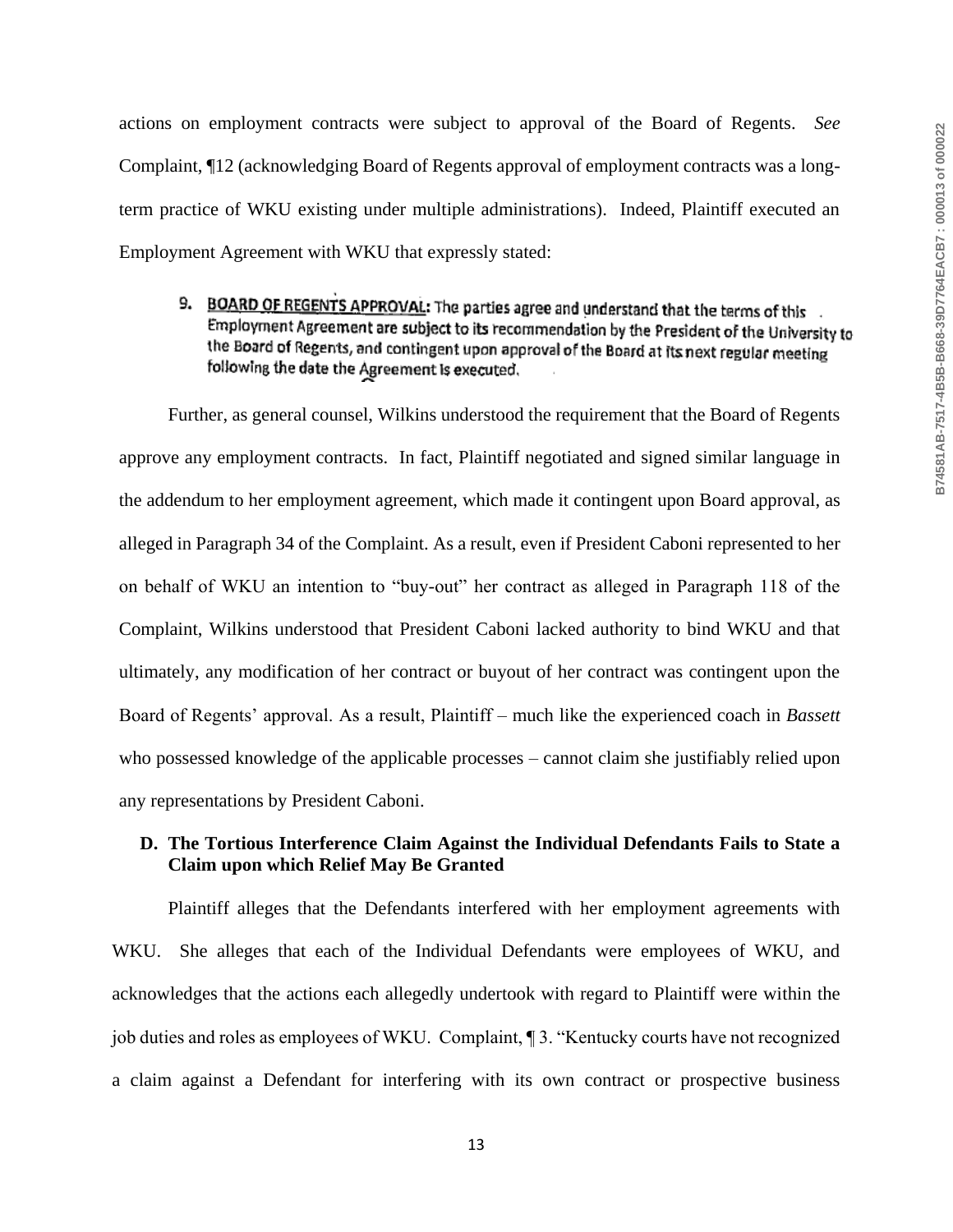relationship." *AMC of Louisville, Inc. v. Cincinnati Milacron, Inc.*, 2000 WL 33975582, \*5 (W.D.Ky. Jan. 25, 2000) (citations omitted). *See also Carmichael-Lynch-Nolan Advertising Agency, Inc. v. Bennett & Associates, Inc.*, 561 S.W.2d 99, 102 (holding party must be stranger to the contract to interfere with it, otherwise it is a breach of contract claim amongst parties). *See also Harstad v. Whiteman*, 338 S.W.3d 804, 814 (Ky. App. 2011) (recognizing Kentucky law requires the tortfeasor in tortious interference claims to be a third-party to the contract). This is because the elements for a tortious interference claim require the plaintiff to "show that a contract existed between it *and a third party* followed by a breach by the third party." *Industrial Equip. Co. v. Emerson Elec. Co.*, 554 F.2d 276, 289 (6th Cir. 1977) (applying Kentucky law).

Because "a corporation can only act through its agents or employees", a claim for tortious interference premised upon actions of the employees or agents of a party to the contract fails as a matter of law. *See Thompson v. Sysco Louisville Food Srvcs., Co.*, 2008 WL 2065238, \*3 (Ky. App. May 16, 2008). This is because there is no "third party" to the contract causing the interference. *Id*. Here, Plaintiff's Complaint against the Individual Defendants alleges that they interfered with her contract with WKU. WKU, like a corporation, can only act through its agents and employees. As agents and employees of WKU, the Individual Defendants are not third parties to Plaintiff's Contract with WKU. Accordingly, as a matter of law, Plaintiff's claim for tortious interference fails.

### **E. The Promissory Estoppel Claim Against the Individual Defendants Fails to State a Claim upon which Relief May Be Granted**

A claim for promissory estoppel requires the plaintiff to show "[a] promise which the promisor should reasonably expect to induce action or forbearance on the part of the promise or a third person and which does induce such action or forbearance…" *Sawyer v. Mills*, 295 S.W.3d 79, 89 (Ky. 2009). Just as with a fraud claim, a claim for promissory estoppel requires justifiable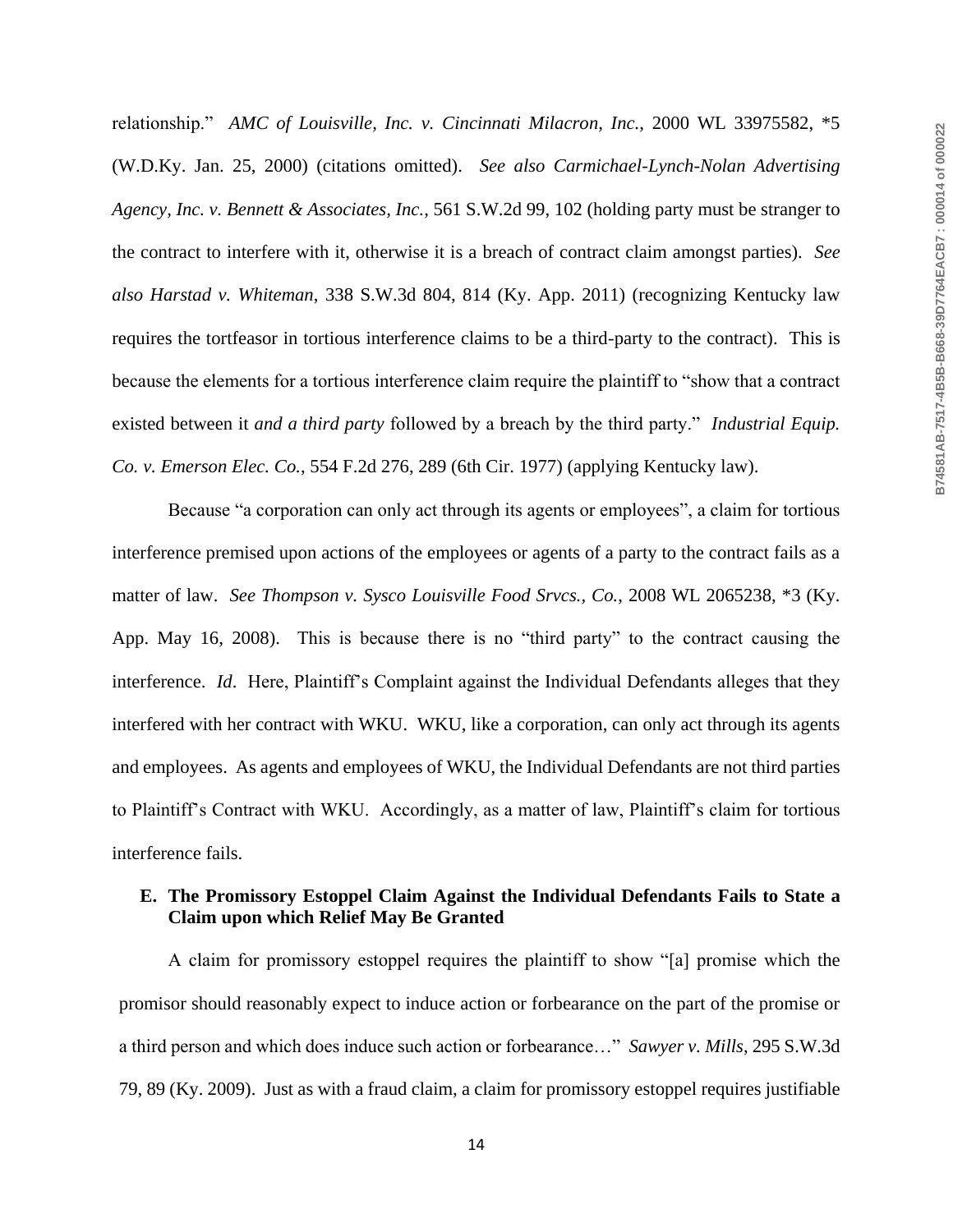reliance. *Butler v. Progressive Cas. Ins. Co.,* 2005 WL 1009621 \*4 (W.D. Ky. 2005), *citing FS Invs., Inc. v. Asset Guar. Ins. Co.,* 196 F.Supp.2d 491 (E.D.Ky.2002)(citing *McCarthy,* 796 S.W.2d at 12-13). As set forth above regarding Plaintiff's fraud claim, Plaintiff's claim fails as a matter of law because she understood President Caboni lacked authority to enter into employment contracts without Board of Regents' approval. Plaintiff worked as general counsel for WKU since 1994 and was fully aware that actions on employment contracts were subject to approval of the Board of Regents. *See* Complaint, ¶12 (acknowledging Board of Regents approval of employment contracts was a long-term practice of WKU existing under multiple administrations). Indeed, Plaintiff executed an Employment Agreement with WKU that expressly stated:

9. BOARD OF REGENTS APPROVAL: The parties agree and understand that the terms of this Employment Agreement are subject to its recommendation by the President of the University to the Board of Regents, and contingent upon approval of the Board at its next regular meeting following the date the Agreement is executed.

Further, as general counsel, Wilkins understood the requirement that the Board of Regents approve any employment contracts. *See Bassett v. National Collegiate Athletic Association*, 428 F.Supp.2d 675, 678-679 (E.D.Ky. 2006). In fact, Plaintiff negotiated and signed similar language in the addendum to her employment agreement, which made it contingent upon Board approval, as alleged in Paragraph 34 of the Complaint. As a result, even if President Caboni represented to her on behalf of WKU an intention to "buy-out" her contract as alleged in Paragraph 129 of the Complaint, Wilkins understood that President Caboni lacked authority to bind WKU and that ultimately, any modification of her contract or buyout of her contract was contingent upon the Board of Regents' approval. Thus, Plaintiff cannot claim she justifiably relied upon any representations by President Caboni.

Further, promissory estoppel is a quasi-contractual doctrine. *See Bergman v. Baptist Healthcare Sys., Inc.*, 167 F. App'x 441, 448 (6th Cir. 2006) (applying Kentucky law). It is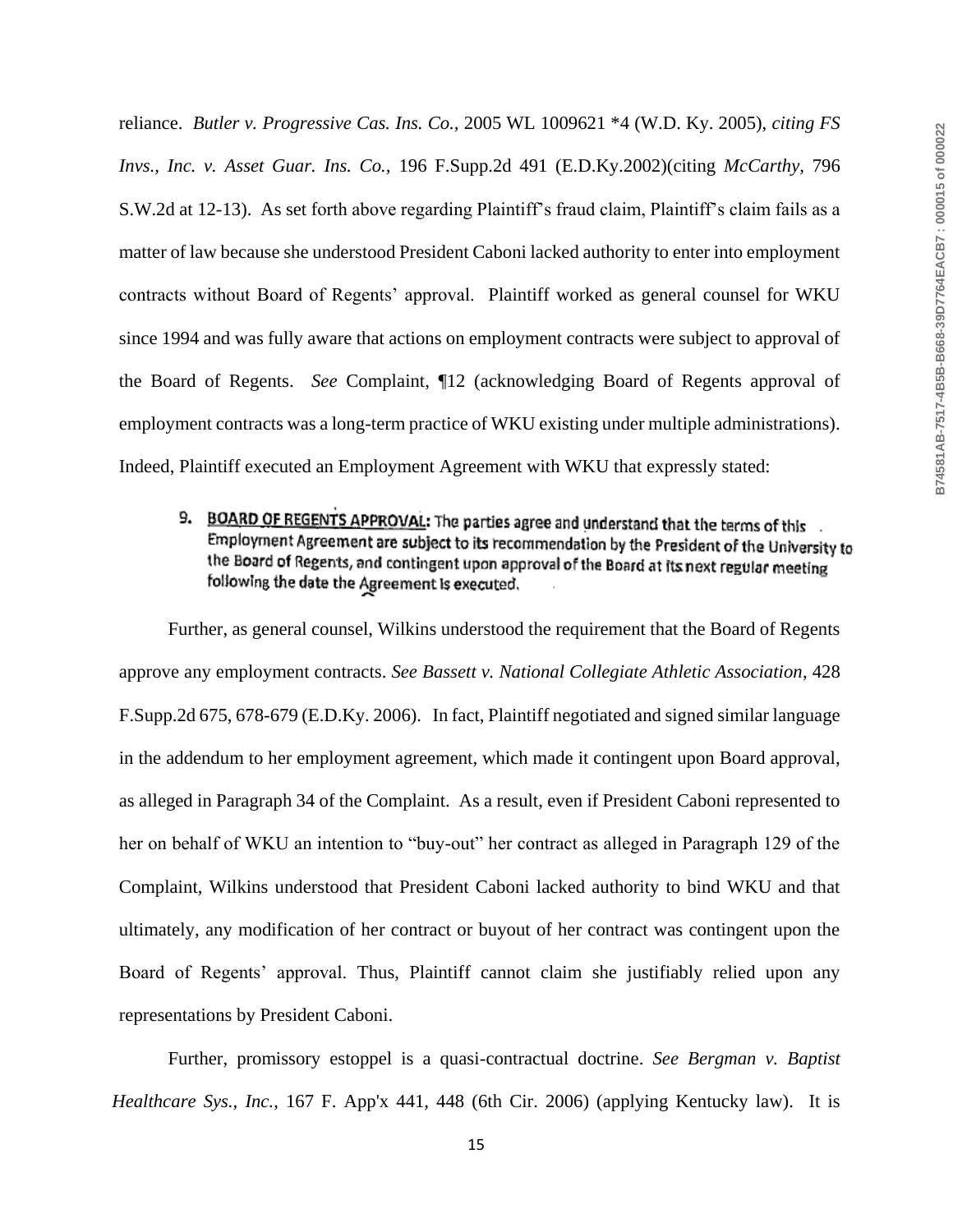axiomatic in contract law that a disclosed agent negotiating on behalf of its principal (WKU) – whether acting with actual or apparent authority – is not liable if the principal breaches the promise. *See Potter v. Chaney*, 290 S.W.2d 44, 46 (Ky. 1956). *See also Prima Intern. Trading v. Wyant*, 2009 WL 722609, at \*6 (E.D.Ky. Mar. 17, 2009). At the time of the alleged interaction between Plaintiff and Caboni which forms the basis of the promissory estoppel claim, Plaintiff concedes that she understood Caboni to be negotiating a buy-out of her employment contract *on behalf of* WKU. As a result, she cannot state a claim for promissory estoppel against Caboni since she understood him to be acting as an agent of WKU at the time of the alleged offer.

# **F. The Invasion of Privacy - False Light Claim Against the Individual Defendants Fails to State a Claim upon which Relief May Be Granted**

Under Kentucky law, a false light claim is an extension of the tort of invasion of privacy. *McCall v. Courier-Journal and Louisville Times Co.*, 623 S.W.2d 882, 887 (Ky. 1981). In order to establish a valid claim for false light, the plaintiff must show that the defendant gave (1) "publicity to a matter concerning another that places the other before the public in a false light; (2) the false light in which the other was placed would be highly offensive to a reasonable person; and, (3) the actor had knowledge of or acted in reckless disregard as to the falsity of the publicized matter and the false light in which the other would be placed." Restatement (Second) of Torts, §652E (1976) (adopted by *McCall*, 623 S.W.2d at 887). Much like defamation, a false light claim requires publication. "The notion of 'publication' is a term of art and defamatory language is 'published' when it is intentionally or negligently communicated to someone other than the party defamed." *Stringer v. Wal-Mart Stores, Inc.*, 151 S.W.3d 781, 794 (Ky. 2004), overruled on other grounds by *Toler v. Sud-Chemie, Inc.*, 458 S.W.3d 276 (Ky. 2014).

As detailed above concerning Plaintiff's defamation claim, Plaintiff's Complaint alleges that Caboni's letter to Wilkins detailing the basis for her being relieved of her duties placed her in a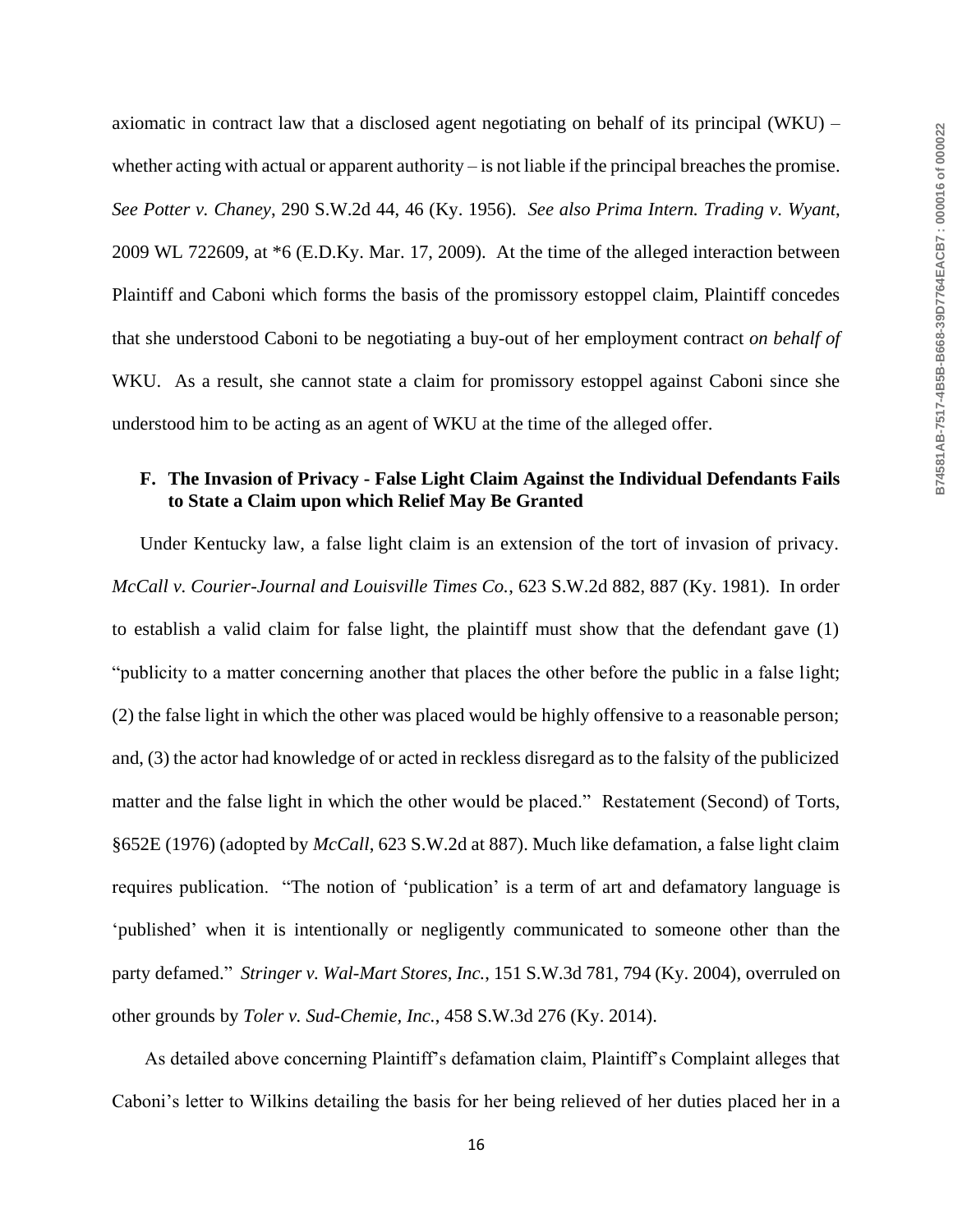false light and defamed her. Complaint, ¶¶ 63-64. However, Plaintiff's Complaint admits that the letter was handed to her by WKU's Provost and, when produced in response to Open Records Act requests, was redacted so that any statements pertaining to the basis of the University's decision were shielded from public disclosure. Complaint, ¶79. Absent these allegations, Plaintiff does not indicate that the Individual Defendants disclosed the letter to any third persons. Taking these facts as true as asserted by the Plaintiff, Plaintiff's claim for false light fails as a matter of law because she has not shown publication to a third party and are qualifiedly privileged. For the same reasons detailed above regarding Plaintiff's defamation claim, which Individual Defendants adopt and assert with regarding to the Invasion of Privacy – False Light claim, Plaintiff's claim must be dismissed as a matter of law.

## **G. The Falsification of Business Records Claim Against the Individual Defendants Fails to State a Claim upon which Relief May Be Granted**

KRS 446.070 "creates a private right of action in a person damaged by another person's violation of any statute that is penal in nature and provides no civil remedy, if the person damaged is within the class of persons the statute intended to be protected." *Hargis v. Baize*, 168 S.W.3d 36, 40 (Ky. 2005). In order to successfully plead a negligence *per se* claim, Plaintiff must therefore allege sufficient facts to establish a violation of the statute. Here, Plaintiff's claim for falsification of business records pursuant to KRS 517.050 fails because she does allege facts sufficient to show a violation of the statute.

Specifically, KRS 517.050(1) requires that a person falsifying business records do so with an intent to defraud. As interpreted, "intent to defraud" requires the plaintiff to establish the six elements of fraud, which includes establishing a *material* representation made with an intent to induce detrimental reliance by the defrauded party. *See Fleming v. Flaherty & Collins, Inc.*, 529 Fed.Appx. 654, 659 (6th Cir. 2013). Thus, even if a plaintiff can establish a record contains false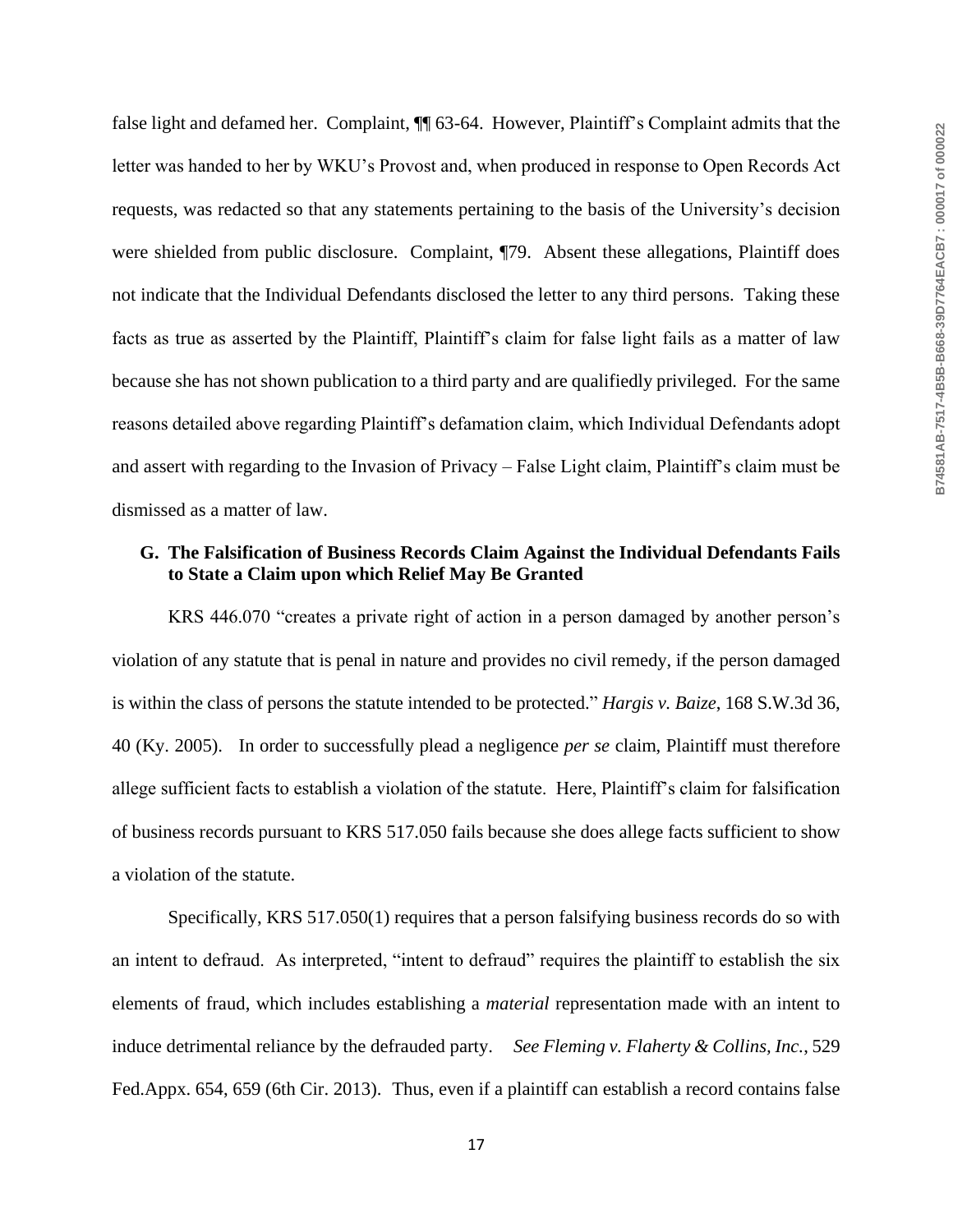or incorrect information, she cannot prove a violation of KRS 517.050 unless she also establishes the false or incorrect information pertained to a material matter, was intended to induce some action, and in fact induced the action to the detriment of the plaintiff.

Here, Plaintiff alleges that the business records that were purportedly falsified relate to the "Request to Modify a Position" in WKU's Interview Exchange system and the Electronic Personnel Action Form. Complaint, ¶¶49-51. Even assuming the information entered onto these forms was correct, Plaintiff fails to allege how that information was material. As recognized in *Fleming*, merely alleging that a false entry was made is insufficient unless it is accompanied by an explanation of how the misrepresentation was material to inducing some action. 529 Fed. App'x. at 659. Further, Plaintiff fails to indicate that the Defendants intended for her to rely upon the information submitted in the forms or that in fact relied upon the information. In fact, the only intent she alleges that WKU had relating to the alleged falsification was to retaliate against her by "diminishing [her] status, humiliating and embarrassing her..." Complaint, [52.

### **H. The Intentional Infliction of Emotional Distress Claim Against the Individual Defendants Fails to State a Claim upon which Relief May Be Granted**

To establish a claim of intentional infliction of emotional distress, "the plaintiff must prove the following elements: [t]he wrongdoer's conduct must be intentional or reckless; the conduct must be outrageous and intolerable in that it offends against the generally accepted standards of decency and morality; there must be a causal connection between the wrongdoer's conduct and the emotional distress and the distress suffered must be severe." *Osborne v. Payne*, 31 S.W.3d 911, 913-914 (Ky. 2000). In order for conduct to be considered "extreme and outrageous" it must be "so outrageous in character, and so extreme in degree, as to go beyond all possible bounds of decency...." *Humana of Kentucky, Inc. v. Seitz,* 796 S.W.2d 1, 3 (Ky.1990).

The question of whether the defendant's conduct is "outrageous" is a question of law.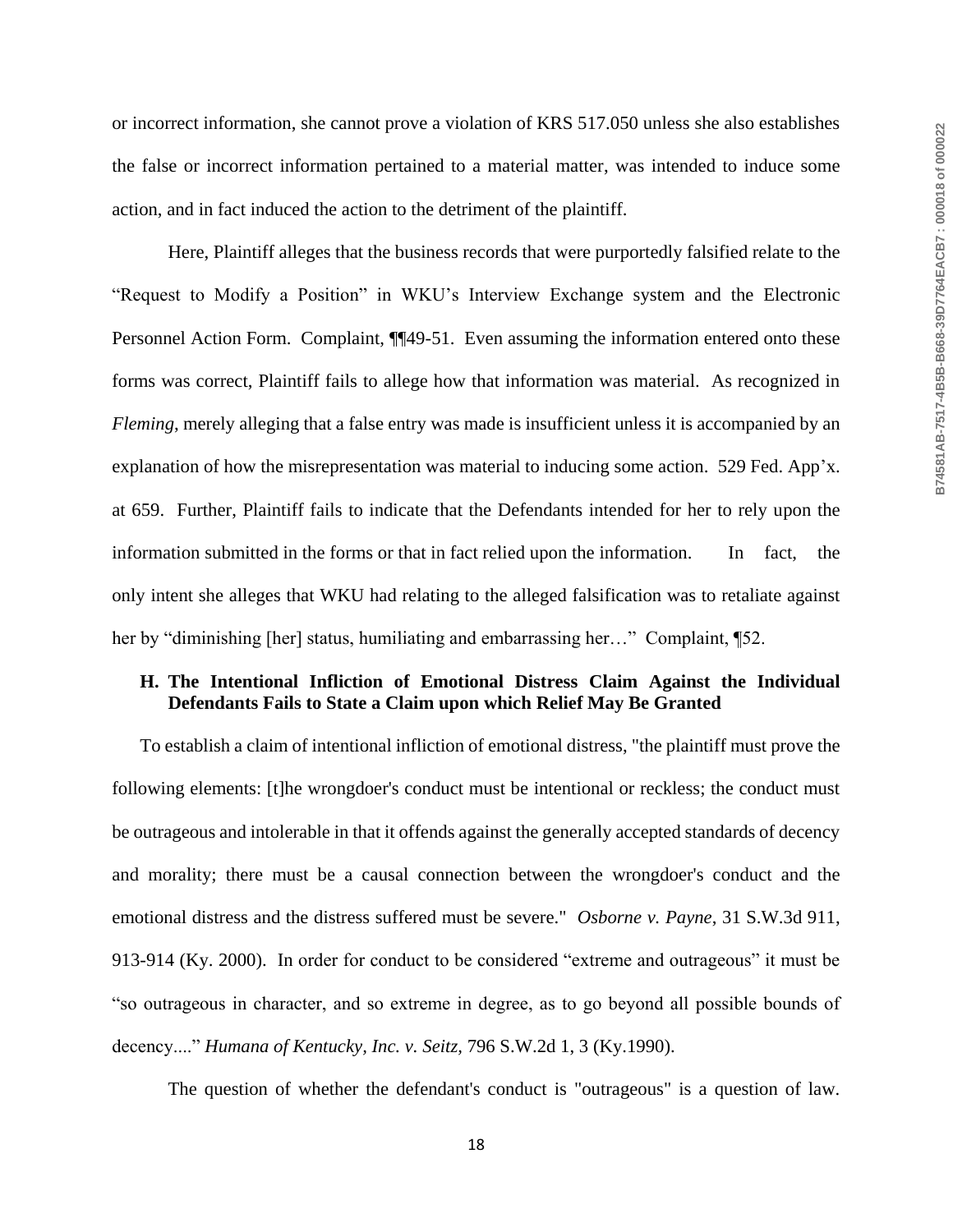*Stringer v. Wal-Mart Stores, Inc.*, 151 S.W.3d 781, 788-789 (Ky. 2004) ("[I]t is for the court to determine, in the first instance, whether the defendant's conduct may reasonably be regarded as so extreme and outrageous as to permit recovery."). In making this determination, Kentucky courts have explained that:

It has not been enough that the defendant has acted with an intent which is tortious or even criminal, or that he has intended to inflict emotional distress, or even that his conduct has been characterized by "malice," or a degree of aggravation which would entitle the plaintiff to punitive damages for another tort. Liability has been found only where the conduct has been so outrageous in character, and so extreme in degree, as to go beyond all possible bounds of decency, and to be regarded as atrocious, and utterly intolerable in a civilized community.

*Id.* at 789 (citing Restatement (Second) of Torts § 46(1), cmt. d (1965)). In short, "major outrage is essential to the tort," and "the mere fact that the actor knows that the other will regard the conduct as insulting, or will have his feelings hurt, is not enough." *Id.* at 791–92.

As a starting point, Kentucky courts have recognized that wrongful termination of an employee "does not rise to the level of outrageous conduct required to support an IIED claim." *Benningfield v. Pettit Environmental, Inc.*, 183 S.W.3d 567, 572 (Ky. App. 2005). This is true even if the termination is alleged to be the result of discrimination. *Id*. (citing *Godfredson v. Hess & Clark, Inc.*, 173 F.3d 365, 376 (6th Cir. 1999). Recognizing that the level of outrageousness is very high, courts have dismissed intentional infliction of emotional distress claims in cases where the facts are much more egregious than those presented in this case. For instance, in *Humana of Kentucky, Inc. v. Seitz*, the Supreme Court of Kentucky upheld the dismissal of an intentional infliction of emotional distress case involving a stillborn child. 796 S.W.2d 1, 3-4. In *Humana*, a mother gave birth in a bedpan to stillborn infant and was immediately overcome with grief. The nurse responding to her screams told her to "shut up" and wrapped the baby in a sheet. *Id*. at 2. When the mother inquired where the nurse was taking her baby, the nurse told her "we dispose of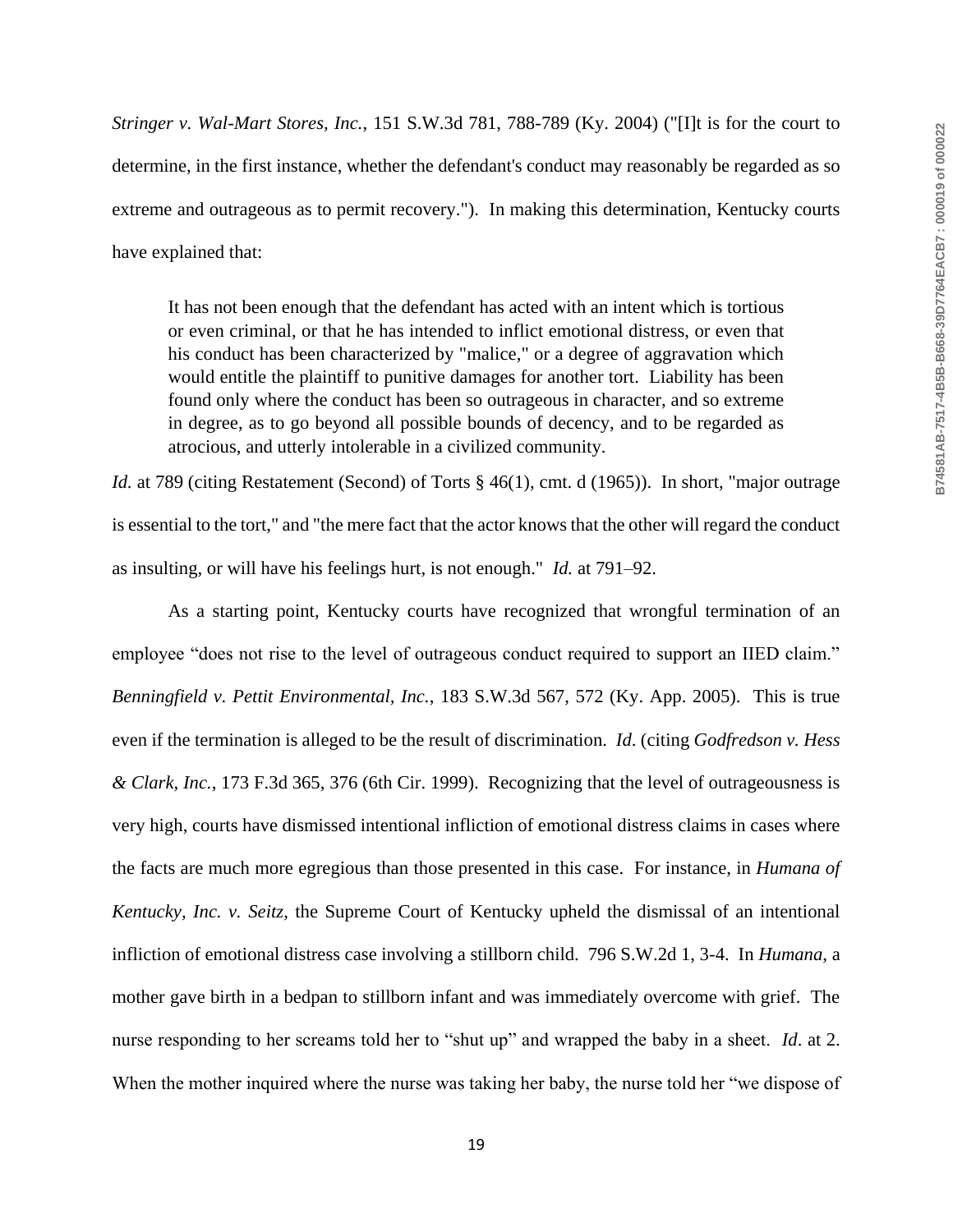them right here at the hospital." *Id*. While the Court described the nurse's behavior as callous, cold, and lacking in compassion and taste, the Court held the behavior was not sufficiently egregious to support a claim for intentional infliction of emotional distress. *Id*. at 3-4.

Here, Plaintiff has alleged that her separation and the reasons stated in the letter notifying her that she had been relieved of her duties constitute the basis of her claim. Complaint, ¶151. However, neither her separation itself or even the reasons for it amount to the outrageous and egregious conduct that is necessary to properly state a claim for intentional infliction of emotional distress. The Court, as a matter of law, is empowered to determine that these acts fail to exceed "all possible bounds of decency, and to be regarded as atrocious, and utterly intolerable in a civilized community." *Stringer*, 151 S.W.3d at 789.

Further, Plaintiff has not alleged that the emotional distress which she allegedly suffered was "severe." As Kentucky courts have explained, "severe emotional injury occurs where a reasonable person, normally constituted, would not be expected to endure the mental stress engendered by the circumstances of the case." *Osborne v. Keeney*, 399 S.W.3d 1, 17 (Ky. 2012) (internal quotation marks omitted). By contrast, "[d]istress that does not significantly affect the plaintiff's everyday life or require significant treatment will not suffice." *Id.* In his Complaint, Plaintiff nowhere makes any allegation related to the severity or seriousness of her alleged emotional distress. Accordingly, Plaintiff's Intentional Infliction of Emotional Distress Claim fails as a matter of law.

#### **CONCLUSION**

Plaintiff Deborah Tomes Wilkins' Complaint should be dismissed for failing to state claims against the Individual Defendants because each Individual Defendant is shielded by the doctrine of governmental immunity or qualified immunity. Alternatively, Plaintiff's causes of action for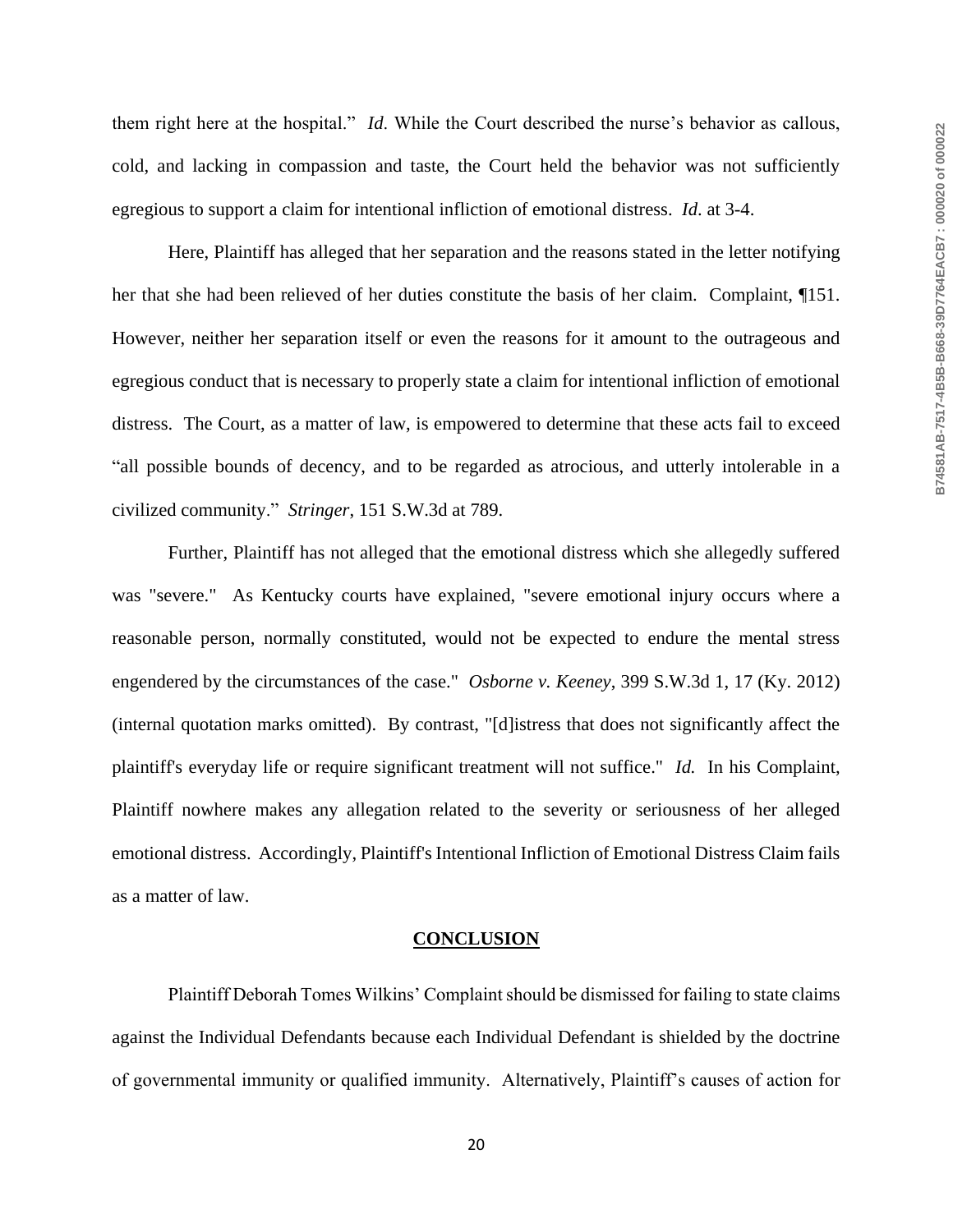defamation, fraud, tortious interference with a contractual relationship, promissory estoppel, invasion of privacy – false light, falsification of business records and intentional infliction of emotional distress should be dismissed for failing to state legally viable claims upon which relief may be granted. For the reasons fully stated within this memorandum, Counts 5, 7, 8, 9, 10, 11, and 13 of Plaintiff's Complaint should be DISMISSED.

Respectfully submitted,

/*s/ R. Gregg Hovious* R. Gregg Hovious Jennifer M. Barbour MIDDLETON REUTLINGER 401 S. Fourth Street, Suite 2600 Louisville, Kentucky 40202 Ph: (502) 584-1135 [ghovious@middletonlaw.com](mailto:ghovious@middletonlaw.com) [jbarbour@middletonlaw.com](mailto:jbarbour@middletonlaw.com) *Counsel for Defendant WKU*